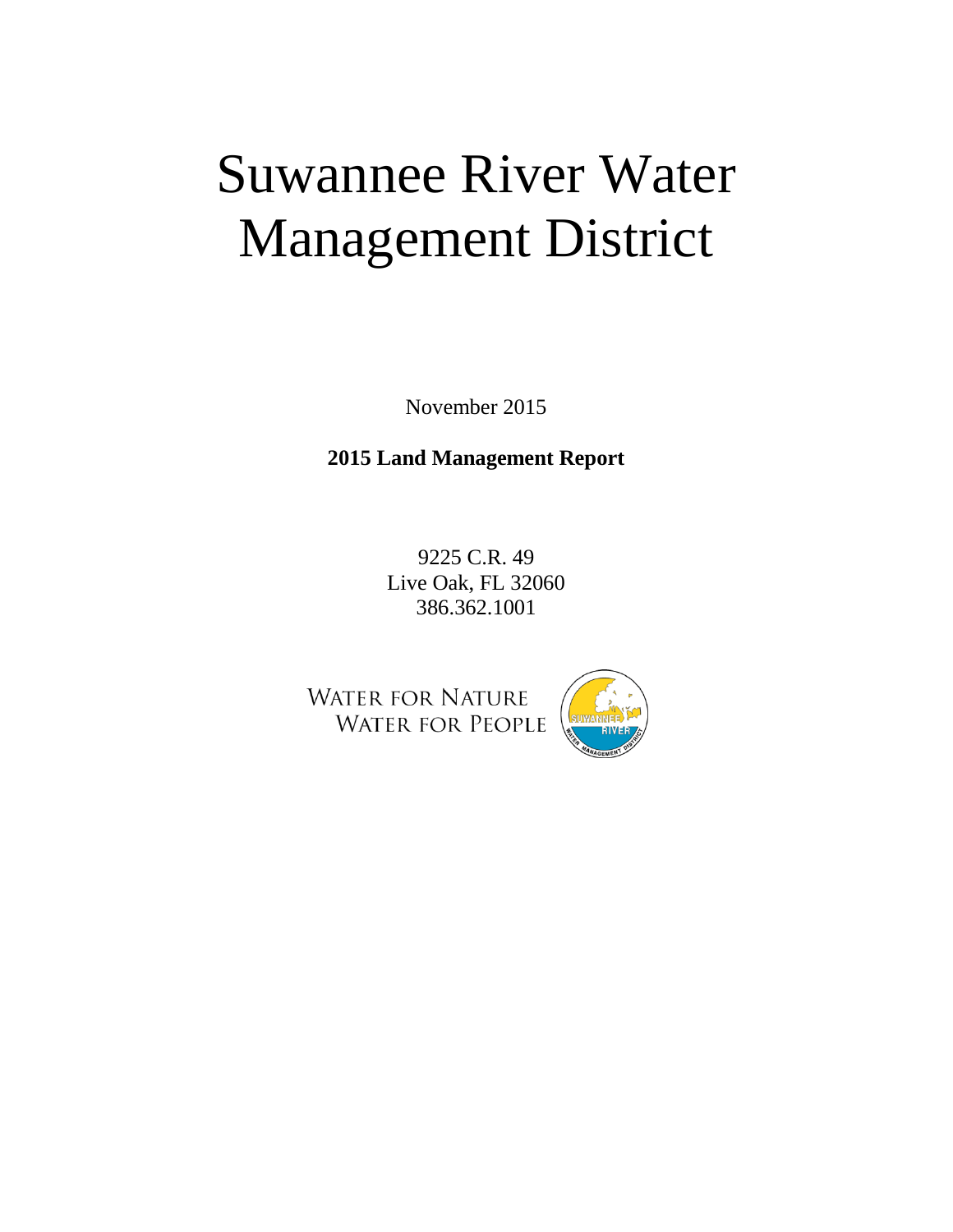## **2015 Land Management Report** *Suwannee River Water Management District*

## **Governing Board**

Donald J. Quincey, Jr. Alphonas Alexander Kevin W. Brown Virginia H. Johns Gary F. Jones Virginia Sanchez Richard Schwab Bradley Williams Member at large

## **Executive Director**

Noah Valenstein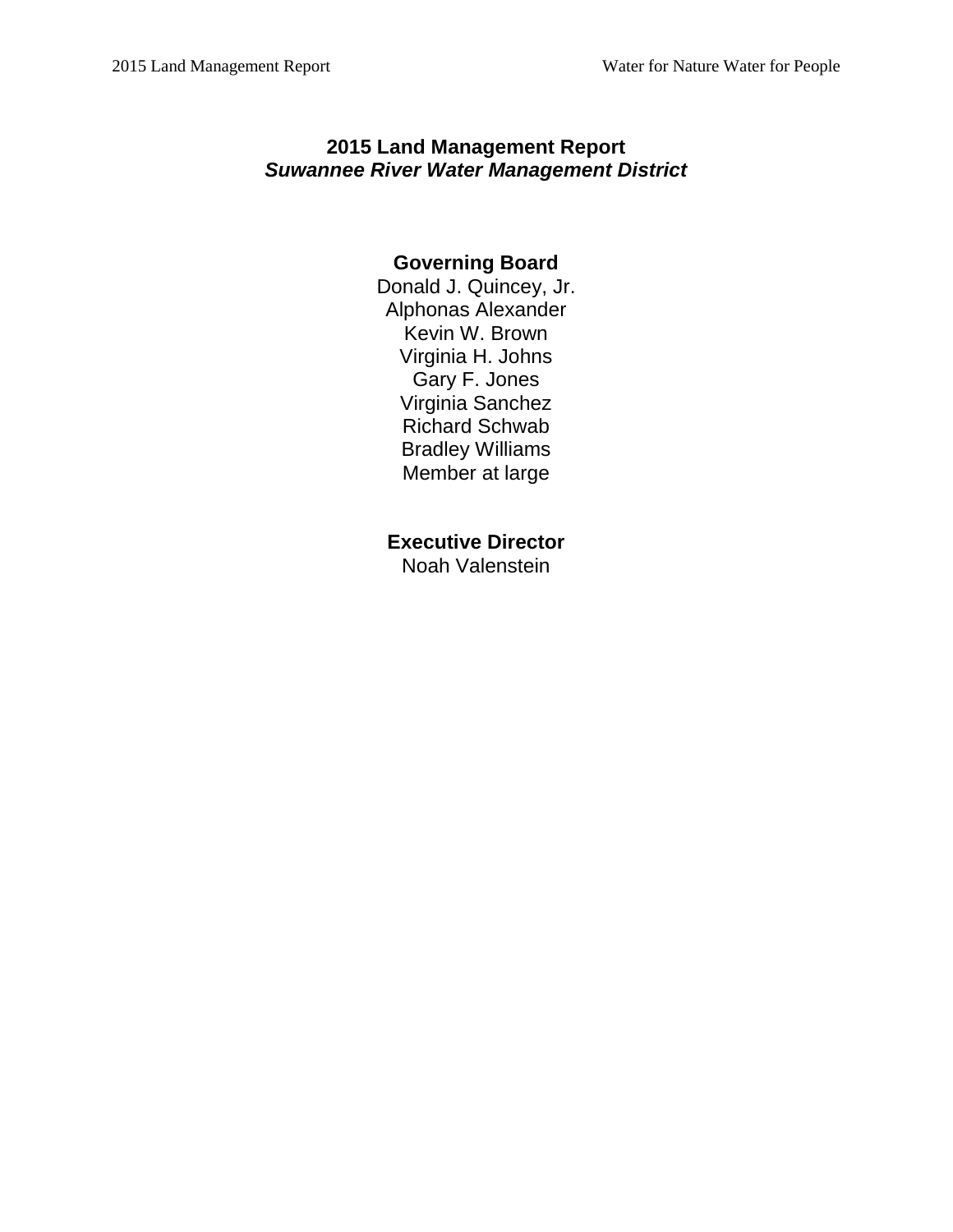#### **CONTENTS**

| SRWMD FY 2015 REPORT OF LAND MANAGEMENT PROGRAM ACTIVITIES  4 |  |
|---------------------------------------------------------------|--|
|                                                               |  |
|                                                               |  |
|                                                               |  |
|                                                               |  |
|                                                               |  |
|                                                               |  |

## **EXECUTIVE SUMMARY**

The 2015 Land Management Report is an annual overview of management objectives and activities conducted on fee-simple title lands held by the Governing Board of the Suwannee River Water Management District (hereafter District or SRWMD). The report is used by the District during the Land Management Review Team which is required by Florida Statute 373.591. The report summarizes objectives of the approved 2011 Land Management Plan and generally follows its organizational format addressing key topics that provide information as to whether District lands are being managed for the purposes for which they were acquired and in accordance with land management objectives.

The report indicates an ongoing effort by District's land management program staff to include and participating in water resource related projects on District lands. It provides details and accomplishments on natural community resource projects which are designed to maintain or improve natural communities, forest resources, rare species, cultural and historical resources, and aesthetic and visual resources. It addresses social and economic management goals and activities which are key components of the land management program and include public use, communications and fiscal responsibility.

#### **INTRODUCTION**

<span id="page-2-0"></span>The District jurisdictional boundary includes approximately 7,640 square miles across all or part of 15 north-central Florida counties.

The District holds fee-simple title to approximately 160,203 acres in addition to approximately 126,821 acres of conservation easements (3.3% and 2.6% of the District's land area, respectively) as of September 30, 2015.

District management of these lands provides water resource benefits including: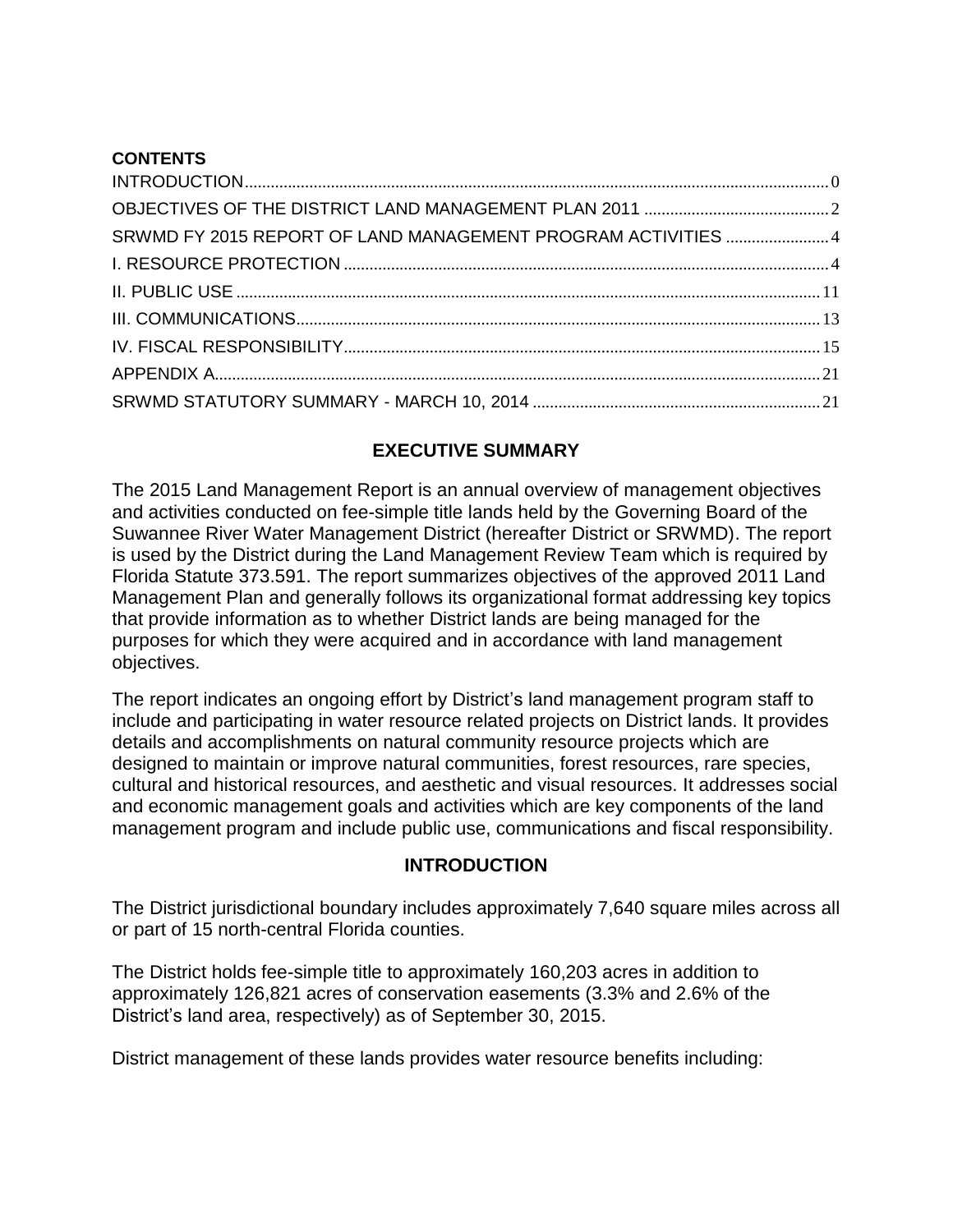- Preserving floodplain areas to maintain storage capacity, attenuate floodwaters, and prevent inappropriate development,
- Preventing contamination by maintaining low intensity land uses within the floodplain and high recharge areas,
- Preserving and/or restoring spring areas to maintain or improve ground and surface water,
- Preserving and/or restoring natural communities throughout the area to support or enhance populations of wetland-dependent native species, and
- Providing buffer zones to more intense land uses to protect water quality.

The majority of the parcels are "conservation" lands that are located along rivers and streams, headwaters, and recharge areas. The District also purchases parcels for specific water resource projects such as wellfields, flood storage, water management, aquifer recharge and water resource development, water supply development and preservation. These "project" lands are managed for the specific purposes as identified in the acquisition.

The District Land Management Plan (DLMP) articulates the goals of the Governing Board that guide the management of all fee title lands held by the District. Lands titled to the Board are managed under a multiple-use policy that emphasizes:

- Water resources protection and management,
- Maintenance and restoration of the land's natural state and condition, and
- Provisions for public access and recreation opportunities on those lands.

The following four goals are outlined in the DLMP:

- Resource Protection,
- Public Use,
- Communications, and
- Fiscal Responsibility.

The purpose of this land management report is to document activities implemented in Fiscal Year (FY) 2015 on District-owned lands.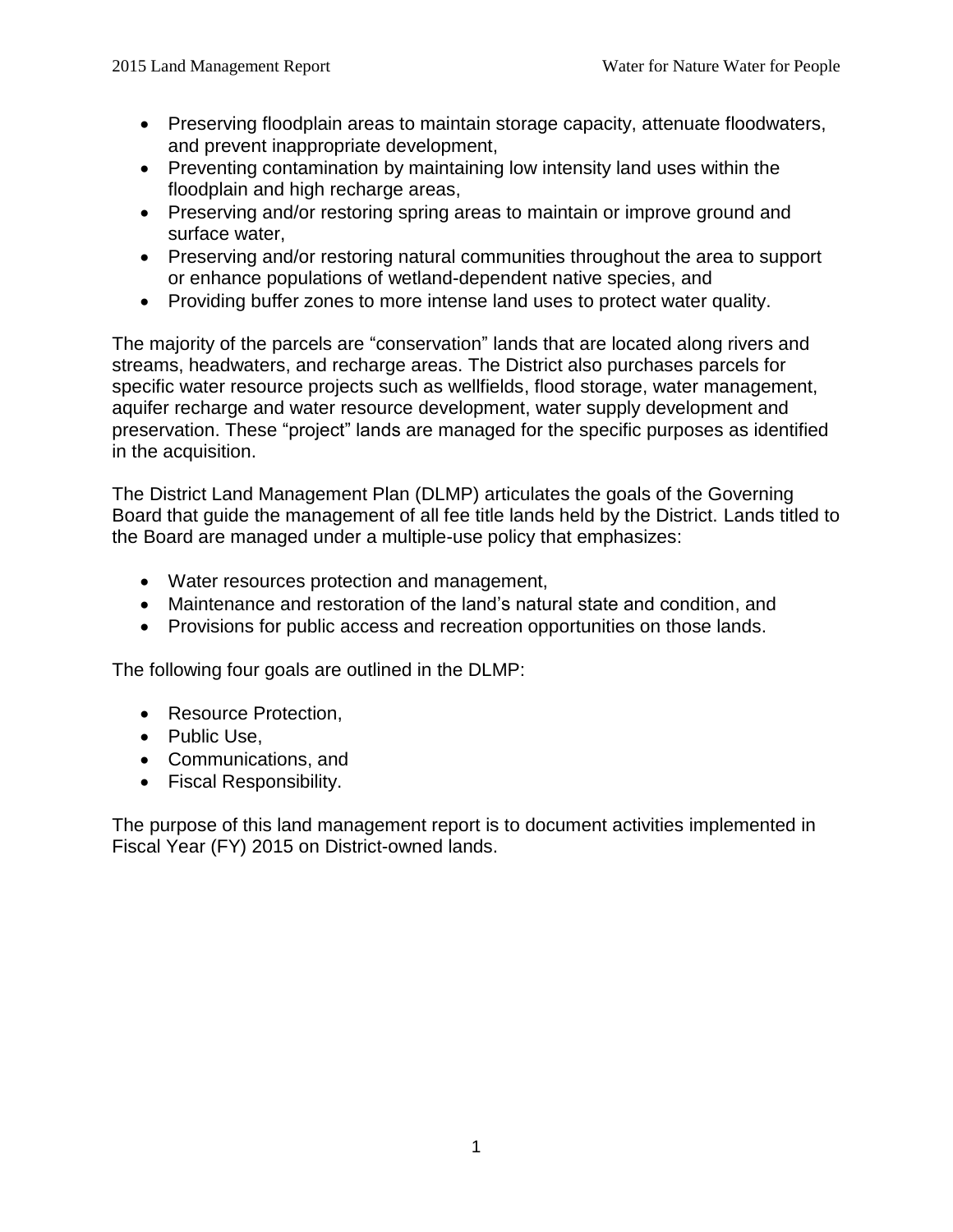## **OBJECTIVES OF THE 2011 DISTRICT LAND MANAGEMENT PLAN**

#### <span id="page-4-0"></span>**Resource Protection**

#### **Water Resources**

#### 1. Water Resource Objectives

- Minimize structural floodplain management on District-managed conservation lands.
- Maintain ground and surface water quantity and quality during land management activities by using enhanced Silviculture Best Management Practices (BMPs).
- Restore hydrologic regimes to the Desired Future Condition (DFC) where possible.
- Maintain water management structures so they achieve their intended function.
- Develop and maintain water resource projects on the lands to improve water quality and enhance water supply.\*

## **Natural Community Resources**

1. Soils, Topography, Ground Cover and Natural Community Objectives

- Minimize soil degradation (erosion, compaction).
- Manage and/or restore historic natural communities for a given site to DFC standards to the extent practicable.
- Reduce degradation of the existing native groundcover.
- Monitor the grass, herbaceous and shrub layers to detect if the resource falls within the DFC standard acceptable range.
- Reintroduce or supplement current native ground covers with local stock where needed to achieve ecosystem functions.
- Update and maintain current reference data.

## 2. Forest Resource Objectives

- Manage for natural community heterogeneity to attain a multi-aged and vertically diverse forest, including retaining dominant and/or old growth trees and snags.
- Maintain the dominant and co-dominant tree species within the DFC acceptable parameter range.
- Reforest within DFC standards using techniques that minimize damage to other natural resources.
- Ensure that commercial harvests provide the maximum financial returns that are possible with the consistent attainment of primary natural resource values.
- Maintain an accurate and current forest resource inventory.

## 3. Rare Species Resource Objectives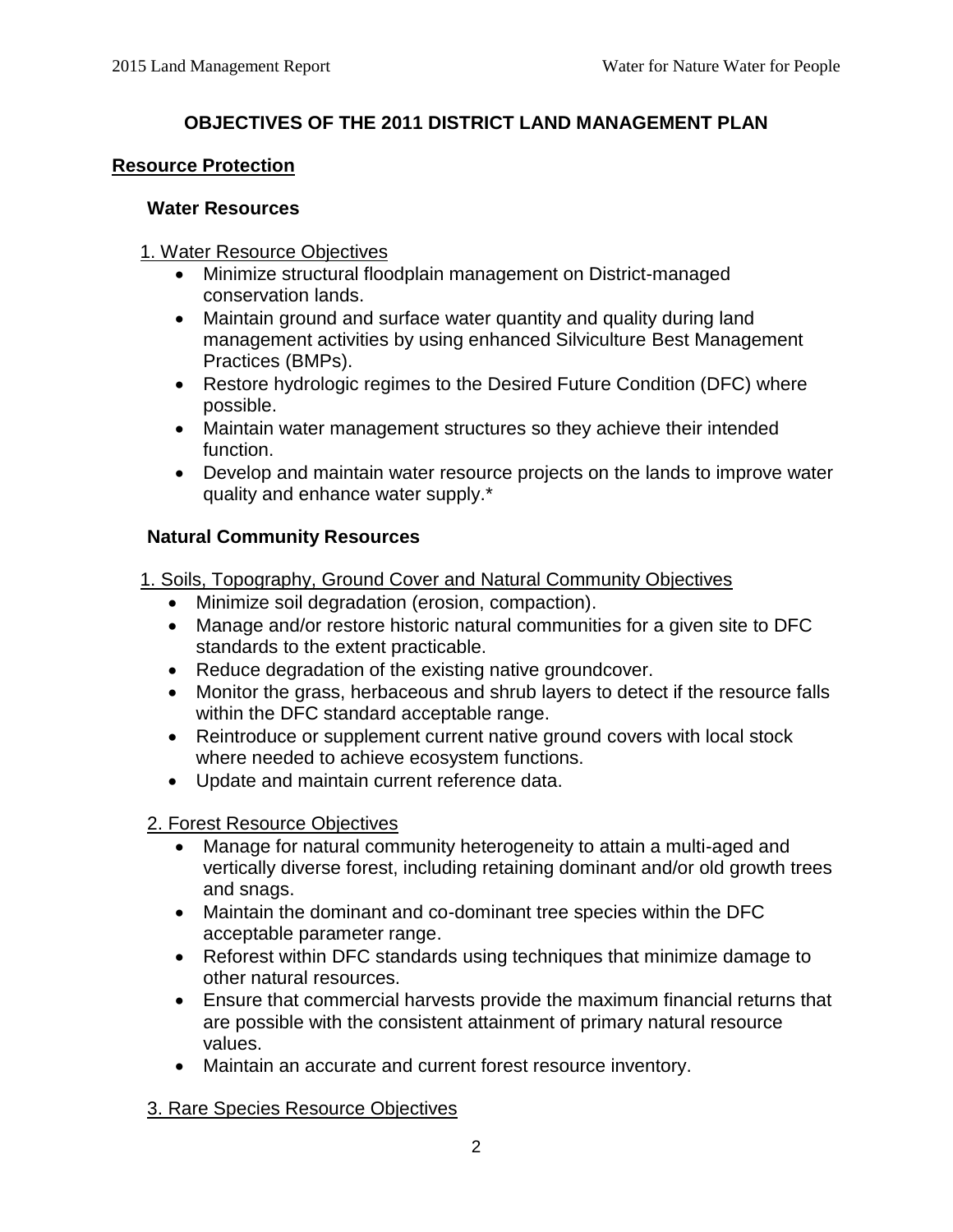- Protect and manage biodiversity on District lands.
- Track rare species locations, status, and use Rare Species Best Management Practices.
- Maintain and/or increase existing rare and imperiled species populations on District lands.

## 4. Cultural and Historic Resource Objectives

- Protect and prevent negative impacts to cultural and historical resources during all activities.
- Document location of significant cultural and historical resources on Districtowned lands and share information with the Division of Historic Resources within the Florida Department of State.
- Monitor the condition of cultural and historical resources on District-managed lands.

## 5. Aesthetic and Visual Resource Objectives

- Maintain or enhance overall visual quality of District lands.
- Minimize or mitigate short-term negative appearances of land management activities.

## 6. Public Use Objectives\*

- Provide as many opportunities for resource-based recreation compatible with water resource protection as possible.
- Protect health and safety of visitors.
- Use cooperating agencies and volunteers whenever possible.

## 7. Communications Objectives

- Maintain and update the District Land Management Plan as needed with a major plan update scheduled for 2021.
- Conduct the Land Management Review Team process and report to the Governing Board.
- Develop and implement communication tools to enhance public recreational use.

## 8. Fiscal Responsibility Objectives

- Protect and manage resources on District lands in an efficient manner within the limits of the annual operating budget.
- Revenues generated from land management will be from operations conducted to achieve resource objectives.
- The District will implement the Payment in Lieu of Taxes program for eligible counties in accordance with statutory directives.

\*Objectives from April 9, 2013, Governing Board Workshop.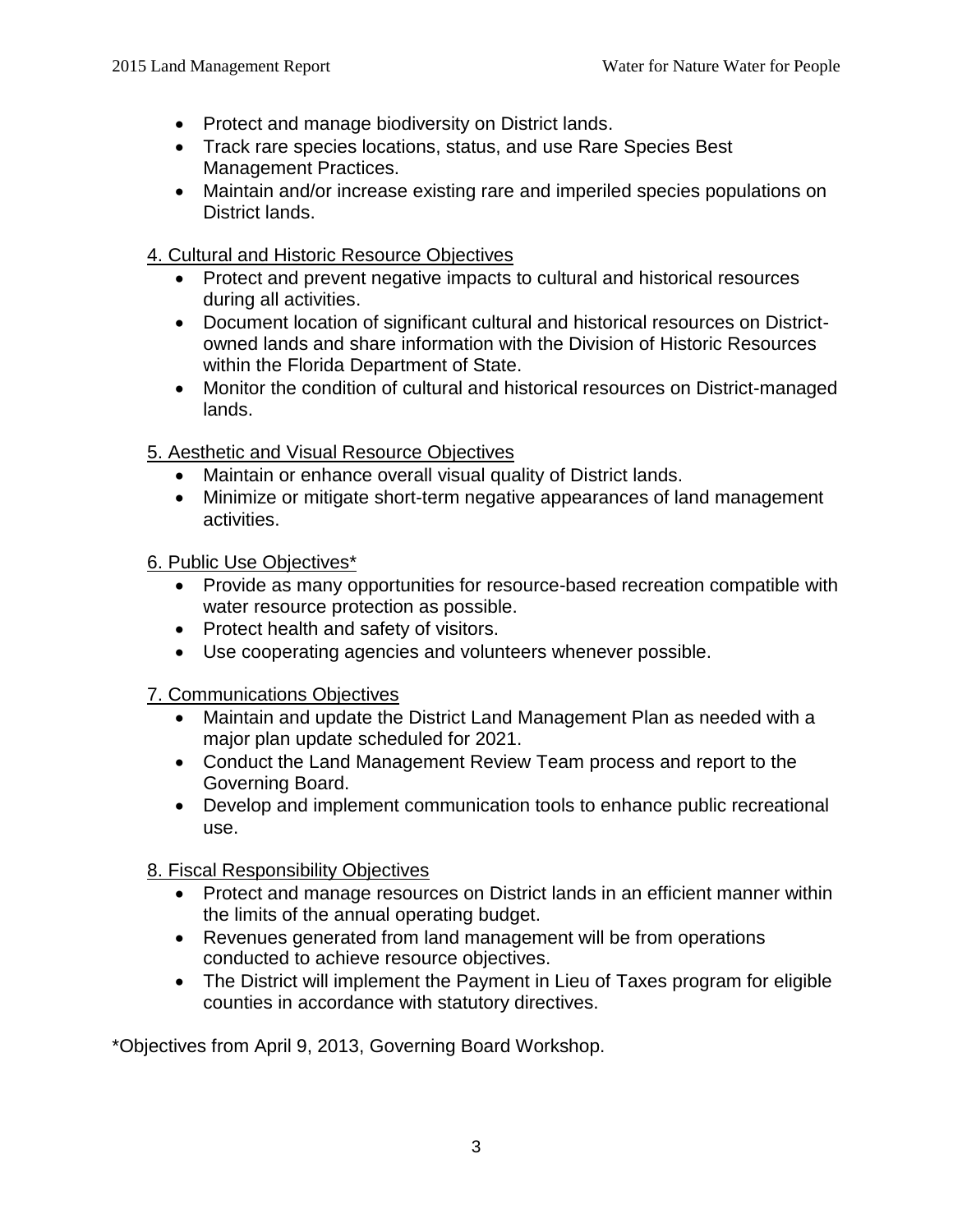## <span id="page-6-1"></span><span id="page-6-0"></span>**SRWMD FY 2015 REPORT OF LAND MANAGEMENT PROGRAM ACTIVITIES**

## **I. RESOURCE PROTECTION**

#### **Goal – to protect, enhance and/or restore natural, archaeological, and historical resources on lands owned by the District.**

### **Water Resources**

District lands provide unique water resource opportunities because of their proximity to major rivers and their tributaries. At the tract level, there may be opportunities to impact altered water flows and water retention capacities to allow more natural buffering characteristics of the floodplain, such as flood attenuation, to be enhanced and provide protection to the receiving water body. At the site level, many facilities such as river access points, hydrologic facilities and roads require review, construction and maintenance to function in the floodplain without adverse water resource impacts. The objective of facilities' design is to make them transparent to high- and low-flow conditions within the floodplain.

Natural community and facility projects are generally implemented using silviculture BMPs as a minimum standard for implementation. Silvicultural practices, natural community restoration projects, hydrological improvements and road maintenance operations are planned to protect or enhance water resources.

Specific Governing Board approved water resource projects may be initiated for flood control, water storage, water management, conservation and protection of water resources, aquifer recharge, water resource and water supply development. These projects typically require engineered solutions and have project-specific goals and management. In many cases, the water resource benefits are designed to extend beyond the tract.

#### Active Water Resource Projects

- *Middle Suwannee River and Springs Restoration and Aquifer Recharge Project* In support of the project District staff removed debris, applied herbicide and generally maintained approximately 210 culverts in the Mallory Swamp tract that provided surface waters to the project. Overall District staff maintained 220 of the 300 culverts in the Mallory Swamp tract including replacing one damaged culvert.
- *Otter Springs Restoration Project*
	- Otter Springs is a second magnitude spring that has been the center of public use for years from the affiliated campground. Over the years, sediment has eroded into the spring vent and run. Work completed in FY 2015 included the removal of 700 cubic yards of sediment form the main vent and spring pool. Efforts continue into FY 2016 to install access stairs, complete erosion control measures and other public use improvements to protect the spring.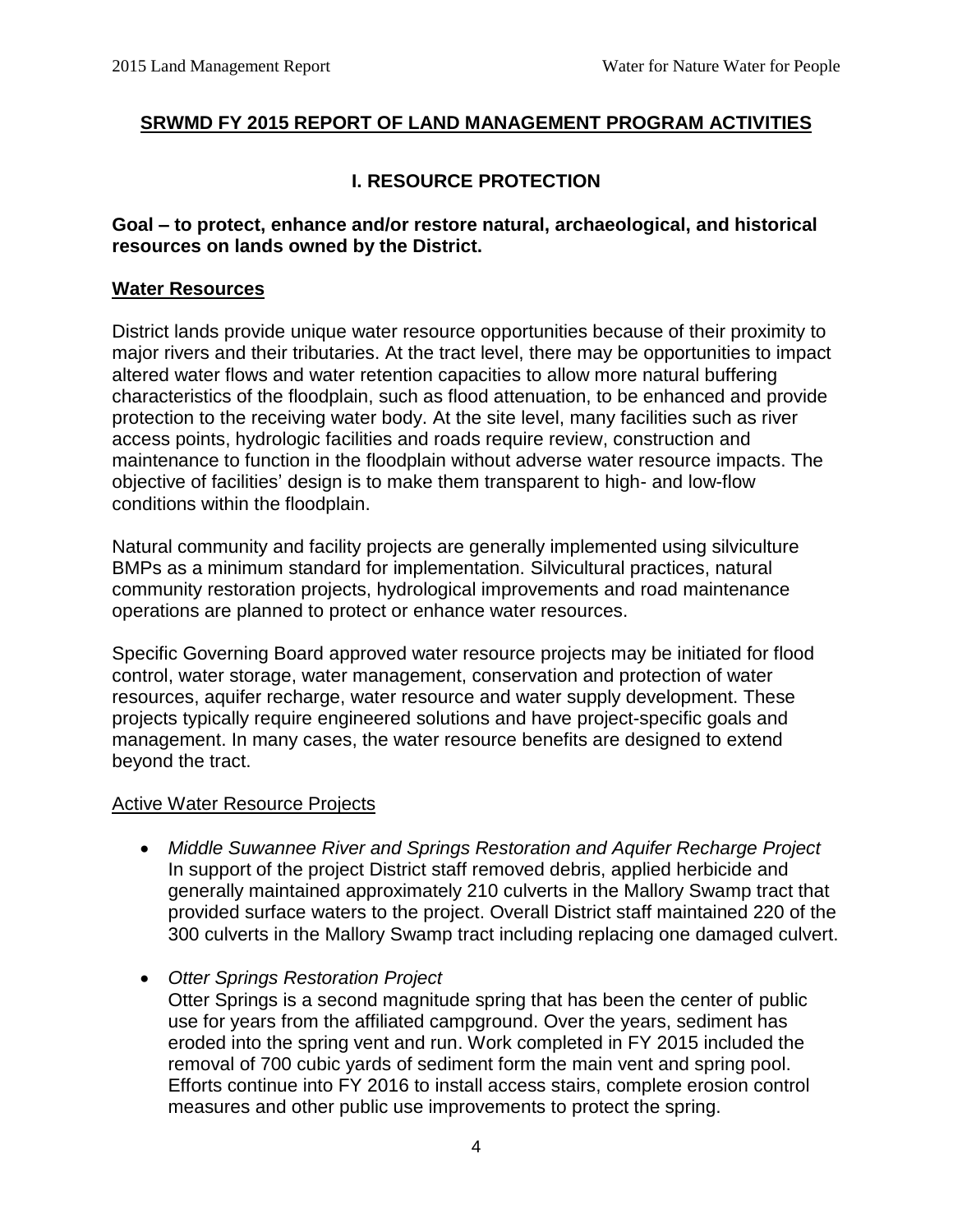### *Silviculture Water Yield Research Project*

This project is part of a statewide effort to advance the understanding of the impact of forest management practices on water yield, and whether this water is held in surficial systems or makes it way to the aquifer. The project, within SRWMD, has five plots on District-owned lands near the Little River Tract, one plot on adjacent private land and six plots near the Gainesville wellfield on private land and Gainesville Regional Utilities land. Collection of data on surficial water status and vegetation characteristics continued this year. This project will run through 2019.

#### Water Projects in Planning and Design

 *West Ridge Water Resource Development Project* The District has coordinated with Camp Blanding to purchase lands as part of the "military base buffering" initiative. The lands are being analyzed for water resource development opportunities including localized flood protection and aquifer recharge to the Upper Floridian aquifer. An additional 2,007 acres was acquired for this project.

## **Natural Community Resources**

## **1. Soils, Topography and Natural Community and Groundcover**

The District plans and implements land management operations to maintain and enhance natural resources. The District uses existing Desired Future Conditions (DFC) standards as a guide to plan, implement and track natural community management activities. These DFCs detail plant community structure, representative plant species, average hydrologic regime, and the frequency that fire is required to maintain the plant community. By using DFCs, the District determines if management activities are needed to "restore or maintain the natural condition" as directed by statute.

District lands that meet the DFC structural standards are maintained by natural processes (flooding events) or "passive" management. Most floodplains and wetlands are in this category. Communities that do not meet standards may receive "active" management (installation of hydrologic structures, prescribed fire, timber harvest, and reforestation) to move the community towards the defined community standards. Most uplands and transitional areas are in this category.

## Active Natural Communities Projects

*Prescribed Fire*

Many of Florida's natural plant communities were historically influenced by lightning-ignited fires. Of those fire-adapted natural communities, the District's prescribed fire program targets sandhills, upland pine, scrubby flatwoods, mesic flatwoods and wet flatwoods communities for maintenance and restoration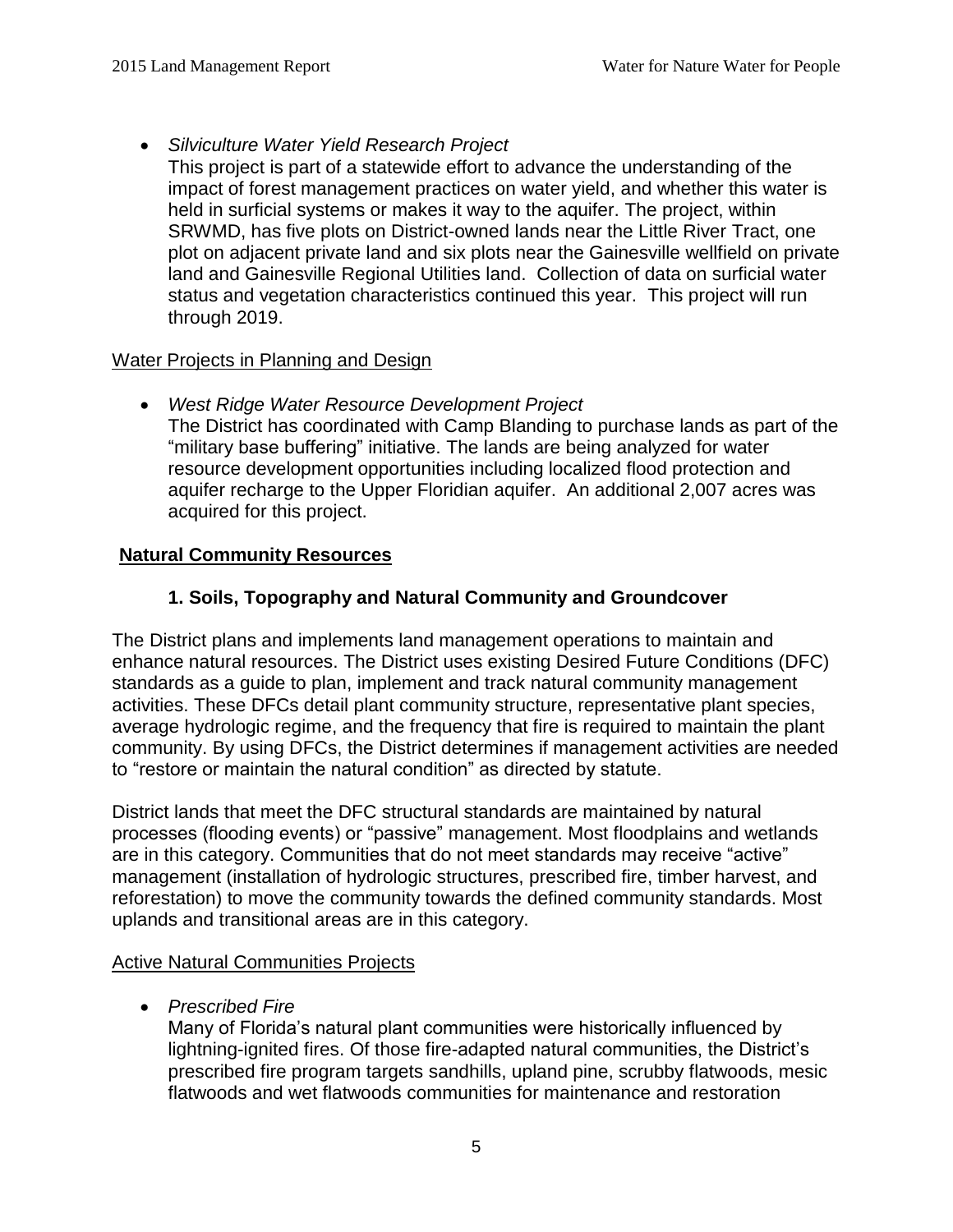purposes. Combined, these targeted communities make up approximately 59,879 acres or 71% of the total acres that were historically influenced by fire.

The remaining 29% of fire-influenced communities on District lands consist of wetland natural communities such as shrub bogs, depression marshes and dome swamps. These communities are not actively targeted for prescribed burning. Fire is allowed to spread into these areas from adjacent communities that are being burned, but only when the risk is minimal for long-term smokemanagement problems, mortality to wetland vegetation and prolonged organic soil consumption. When necessary, containment firelines are installed and maintained in such a manner as to avoid adverse impacts to wetlands and water resources.

Within the five targeted natural communities, the District focuses most of its efforts on designated core areas. Factors used to distinguish many of these core areas include:

- 1) Areas have a history of successful prescribed burns;
- 2) Vegetation within these areas can easily be burned without other inputs such as mechanical or chemical treatments;
- 3) Areas have undergone management activities that require the use of prescribed fire for continued maintenance or to complete a management prescription.

The District uses DFCs to determine the Natural Fire Return Interval (NFRI) for each community. These intervals are derived from information provided by the Florida Natural Areas Inventory (FNAI). These intervals are the rotation or the number of years that occur between each scheduled prescribed burn. The District's goal is to increase the number of targeted core areas that are within their NFRI (Table 1).

Table 2 provides natural community acreage information for all non-targeted and targeted cores areas. Acreage for targeted core areas is further separated to identify NFRI status. For areas out of their NFRI, information is also provided to help identify some of the factors affecting this status.

|                                                                     | 2015   | 2014   | 2013   | 2012   | 2011   |
|---------------------------------------------------------------------|--------|--------|--------|--------|--------|
| % Targeted Core Areas within Natural Fire<br><b>Return Interval</b> | 53%    | 59%    | 66%    | 47%    | 36%    |
| Acres Planned*                                                      | 12,750 | 11,800 | 12,000 | 16,000 | 10,500 |
| <b>Acres Burned</b>                                                 | 8,919  | 13,581 | 12,277 | 7,212  | 11.742 |

#### Table 1. Fire Return Interval and Burn Acreages on District lands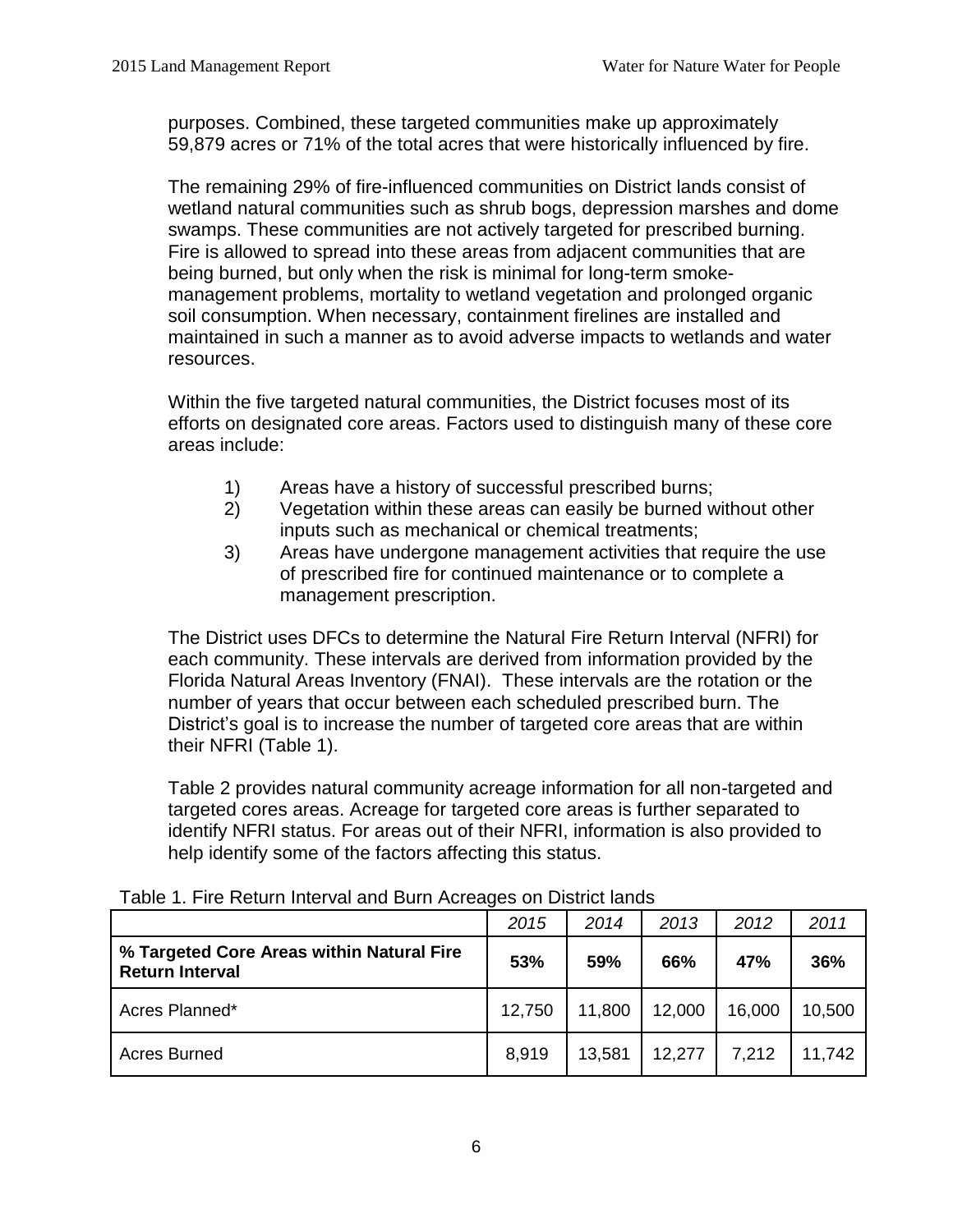| <b>Acres Burned That Met Objective</b> | 8,088 | 12,996 | 11,843 | 6,529 | '1,691 |
|----------------------------------------|-------|--------|--------|-------|--------|
| <b>Wildfire Acres</b>                  | 25    |        | 11     | 457   | 5,535  |

\*2015 planned acreage were not met because wet weather conditions limited burning opportunities.

| <b>SRWMD Fire-Maintained Communities</b>                        | <b>Acres</b> | $%$ of<br>total |
|-----------------------------------------------------------------|--------------|-----------------|
| <b>Total Fire-Maintained Natural Communities</b>                | 83,932       |                 |
| <b>Targeted Communities</b>                                     | 59,879       | 71              |
| Non-Targeted Communities                                        | 24,053       | 29              |
|                                                                 |              |                 |
| <b>Total Targeted Core Areas</b>                                | 50,011       |                 |
| Acres in NFRI* (end of 2015)                                    | 26,571       | 53              |
| Acres out of NFRI (end of 2015)                                 |              | 47              |
|                                                                 |              |                 |
| <b>Total Acres Out Of NFRI</b>                                  | 23,440       |                 |
| Acres where pine density is too thick to safely burn            | 5,931        | 25              |
| Acres where stand age is too young to safely burn <sup>**</sup> | 7,409        | 31              |
| Acres within the Mallory Swamp Tract                            | 5,576        | 24              |
| <b>Remaining Acreage</b>                                        | 4,770        | 20              |

Table 2. Acres of fire-maintained natural communities by classification.

\*NFRI is Natural Fire Return Interval

\*\*Applies only to slash pine

*Non-native, Invasive Plant Control*

54 infestations were monitored and 115 infestations were treated with herbicides during FY 2015. Total infestation acreage increased in FY 2015 (Figure 1). Acreage increases were due to existing infestations increasing in size as well as the addition of new infestations. Decreases in infestation acreage also occurred and resulted from the removal of infestations due to land disposal actions as well as 8 infestations being reclassified as "Inactive". Active infestations are reclassified inactive when no remaining living plants are observed at/or within close proximity of the infestation for 4 consecutive years.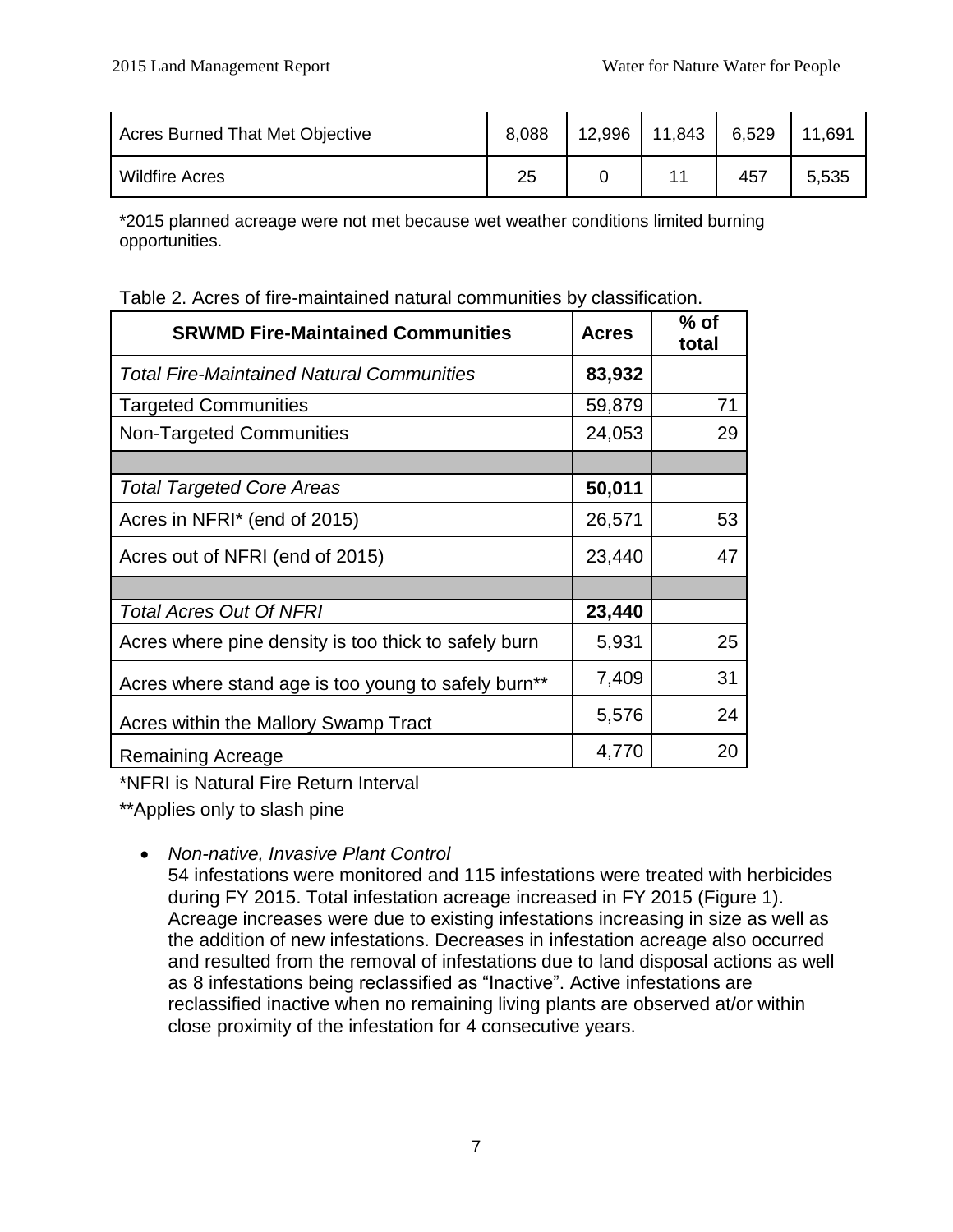

#### Figure 1. Acreage trend line of active non-native, invasive plant infestations.

## **2. Forest Resources**

*Reforestation*

#### **Tree Planting**

Table 4 indicates tree-planting activities on four tracts in FY 2015. Tracts were planted with locally-sourced, longleaf pine seedlings. The seedlings were planted by hand in 12-foot wide rows. The areas planted were portions of past sandhill restorations that either failed or did not meet DFCs.

Planting was monitored to ensure the seedlings were planted to District standards and that the seedlings, per acre, were within 10% of the prescribed rate.

| <b>Tract</b>        | <b>Dominant Natural</b><br><b>Communities</b><br><b>Planted</b> | <b>Pine</b><br><b>Seedlings</b> | <b>Scheduled</b><br>Seedlings/acre | <b>Acres</b> |
|---------------------|-----------------------------------------------------------------|---------------------------------|------------------------------------|--------------|
| Adams               | Scrubby Flatwoods &<br><b>Upland Pine Forest</b>                |                                 | 750                                | 39           |
| <b>Ruth Springs</b> | Sandhill                                                        | Containerized<br>Longleaf       | 750                                | 39           |
| 47 Bridge           | Sandhill                                                        |                                 | 750                                | 24           |
| Peacock Slough      | Sandhill                                                        |                                 | 750                                | 49           |
|                     |                                                                 |                                 | TOTAL                              | 151          |

#### Table 4. Reforestation of pine seedlings (December 2014 – January 2015).

*Timber Harvests*

The District harvests timber resources to promote conditions that more closely resemble natural forests. Seven sales were offered; (Table 5) six harvests were thinnings of pine plantations and one was a salvage operation due to wildfire at the Devils Hammock tract.

The District has initiated the use of "operator select" first thinnings. In these sales the trees are not marked in advance. The logger works under the supervision of the District to implement the sale. This approach, if it proves to be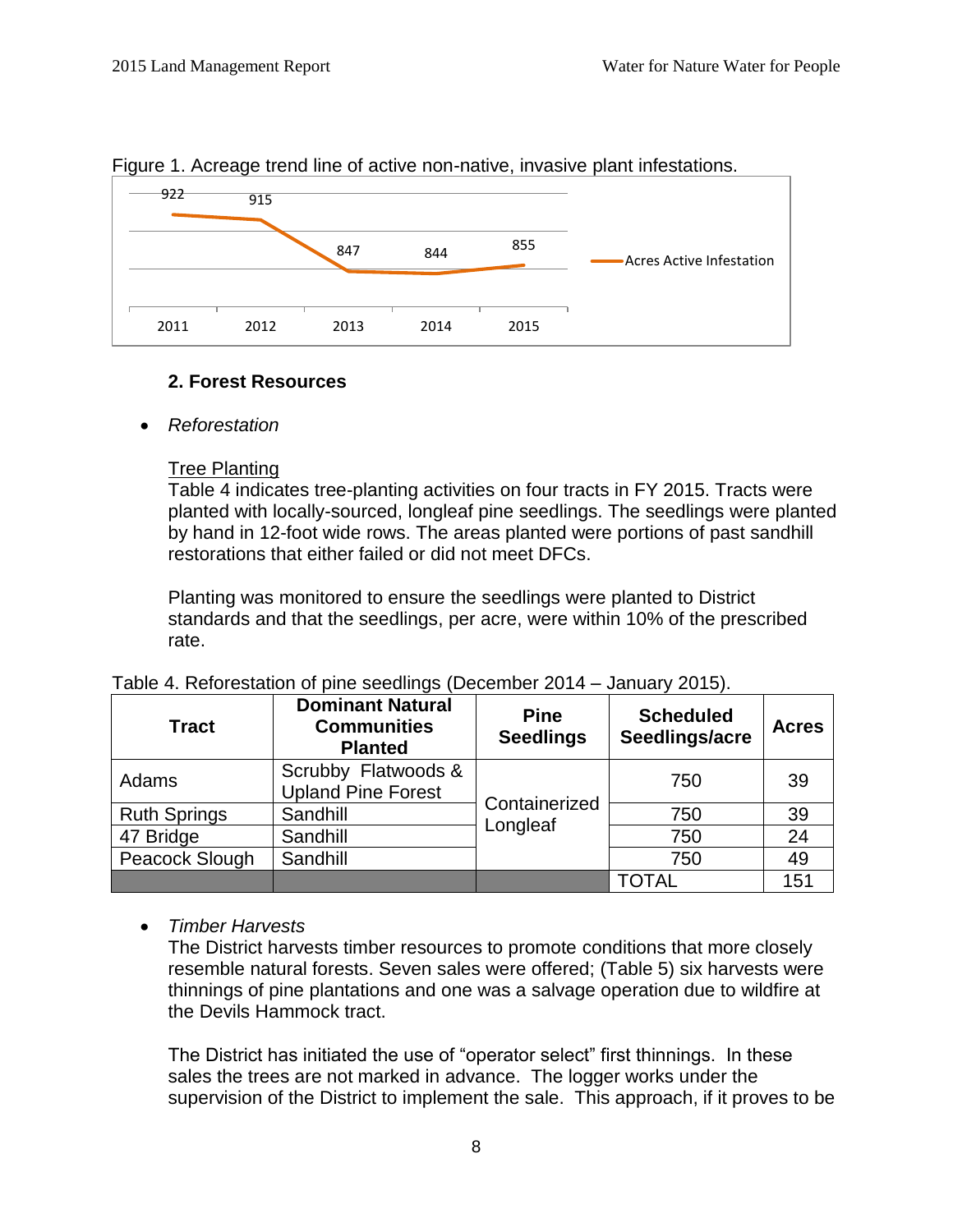acceptable, will save money and allow the District to sell timber faster and reduce the acres that do not meet current stocking standards for the natural community faster. This trial approach led to a significant increase in acres harvested from the previous two years.

Timber harvest objectives include:

- o Reducing overstory stocking to meet desired levels for the natural community,
- o Improving forest health by removing suppressed and diseased trees, and
- o Reducing species not native to the natural community, if commercially viable.

Planning, advertising, contract oversight, timber sale security and financial reconciliation are part of this timber sale process.

|                                                                                | 2015   | 2014 | 2013               | 2012  | 2011  |
|--------------------------------------------------------------------------------|--------|------|--------------------|-------|-------|
| # Acres Timber Sold                                                            | 1.071  | 731  | 267                | 1 074 | 1.096 |
| Total Value as a Percent of Published<br>Florida Market Rate for Pine Products | 117% L |      | 105%   117%   114% |       |       |
| (source: FL. Land Steward Newsletters)                                         |        |      |                    |       | 98%   |

#### Table 5. Acres of timber harvest and revenue as percent of reported sources.

*Vegetation Management with Herbicides*

Herbicides are applied to create conditions consistent with the natural community desired future conditions and to help with general land management activities. Two hundred forty-nine (249) acres were chemically treated in 2015. Herbicide applications were done to release planted pine stands from hardwood encroachment facilitate the use of prescribed fire and to control vegetation encroachment around water control structures.

*Little River Tract Upland Pine Restoration Multi-Year Project*

This is a joint project with the Florida Fish and Wildlife Conservation Commission and the National Wild Turkey Federation. The District received multi-year grant funding to reduce mesic oaks on about 473 acres of upland pine plantation. The first activity in FY 2014 was a timber harvest to reduce pine density and the amount of mesic oaks present on the sandhill community. In FY 2015, 106 acres of hardwood re-sprout were treated with herbicides and 319 acres were prescribed burned.

This area is also being used for the Silviculture Water Yield Project. Soil moisture probes measure water use by various densities and species of trees.

 *Forest Resource Inventory* Data was collected on 964 inventory plots in FY 2015. The data from these plots quantify the acres that achieve the community goals, and also provide data for areas that may be improved using timber harvest.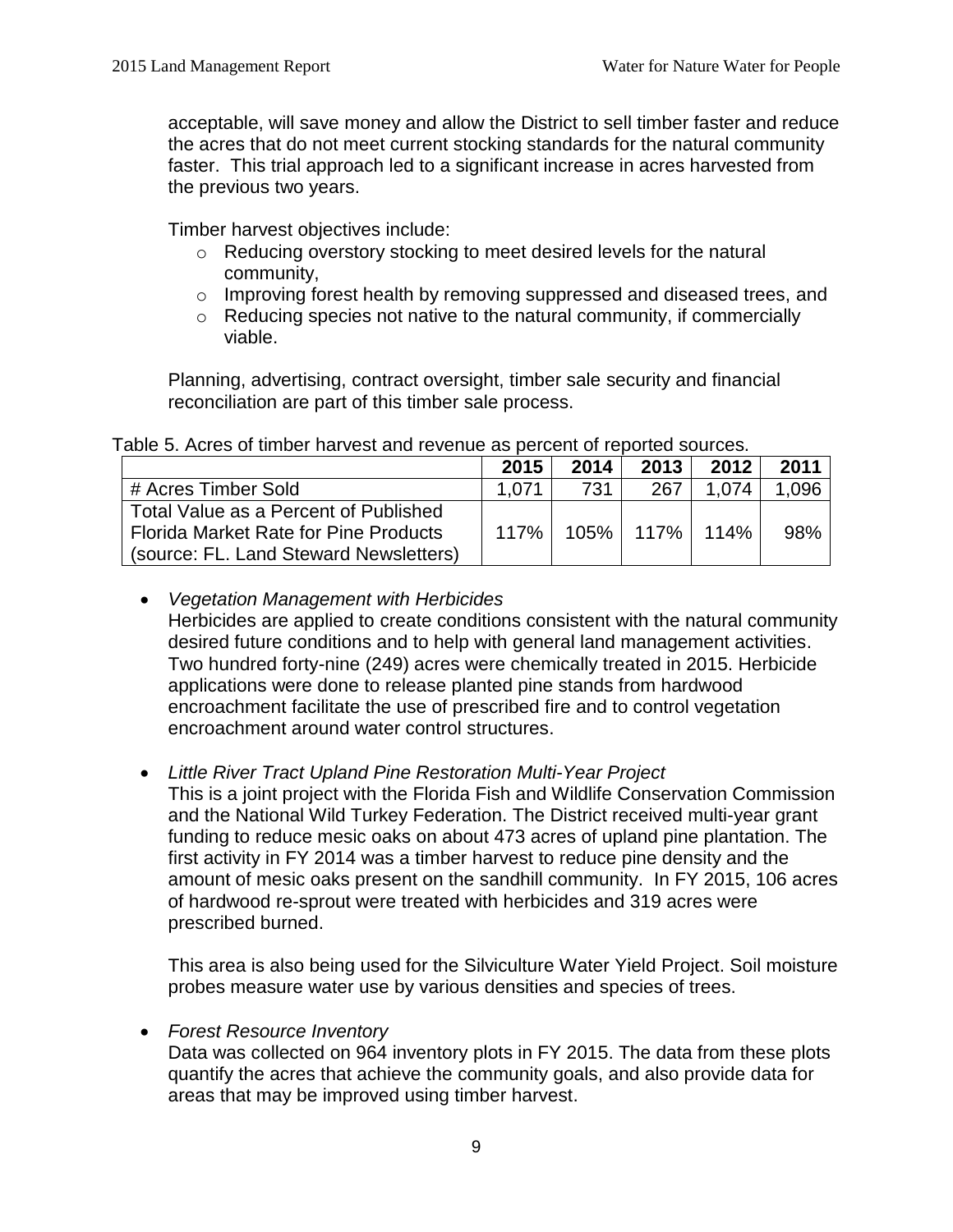## **3. Rare Species Resources**

The District has procedures for identifying and avoiding detrimental impacts to imperiled species on its lands. Rare species are documented on District lands by surveys and opportunistic observations. Species locations and rare species BMP information are maintained within a geodatabase.

To lower the potential for negative impacts on existing species occurrences, District staff consults the rare species GIS layer file and rare species BMPs before planning and conducting management activities. If potential impacts are identified, staff will delineate occurrence areas to avoid or adjust management activities to prevent potential conflicts.

No specific surveys were conducted in FY 2015.

## **4. Cultural and Historical Resources**

District lands have been reviewed for cultural and historical resources by a professional archaeologist. One hundred sixty nine (169) known sites were found in the Florida Master Site Files of the Florida Department of State. Archaeological review determined that 23 sites should be classified as significant cultural sites due to the reported description of the site in the master site files.

The District plans to inspect the 23 significant cultural resource sites, while working on other projects in the vicinity, in order to monitor and document any potential impacts by looting or other activities in the past year (Table 6). Two significant sites at the Suwannee Sprayfield tract have been removed from the list, since the tract was disposed to the Suwannee Water and Sewer District. Two sites have no land access and was not been inspected. Inspections are conducted to monitor these resources and identify if any are being negatively impacted beyond the two sites impacted prior to District implementing inspections in 2011.

| <b>Measures</b>                             | 2015 |
|---------------------------------------------|------|
| Number of 23 known significant cultural-    | 21   |
| resources sites inspected                   |      |
| Number of 23 known sites damaged since last |      |
| inspection                                  |      |

Table 6. Status of significant cultural resources sites.

The District follows "Protocol for Managing Cultural and Historical Resources on Suwannee River Water Management District Lands" to avoid damaging these resources. The most likely areas for cultural resources, based on the known sites, are classified "High Probability Zones" and are included as a GIS layer for planning purposes.

## **5. Aesthetic and Visual Resources**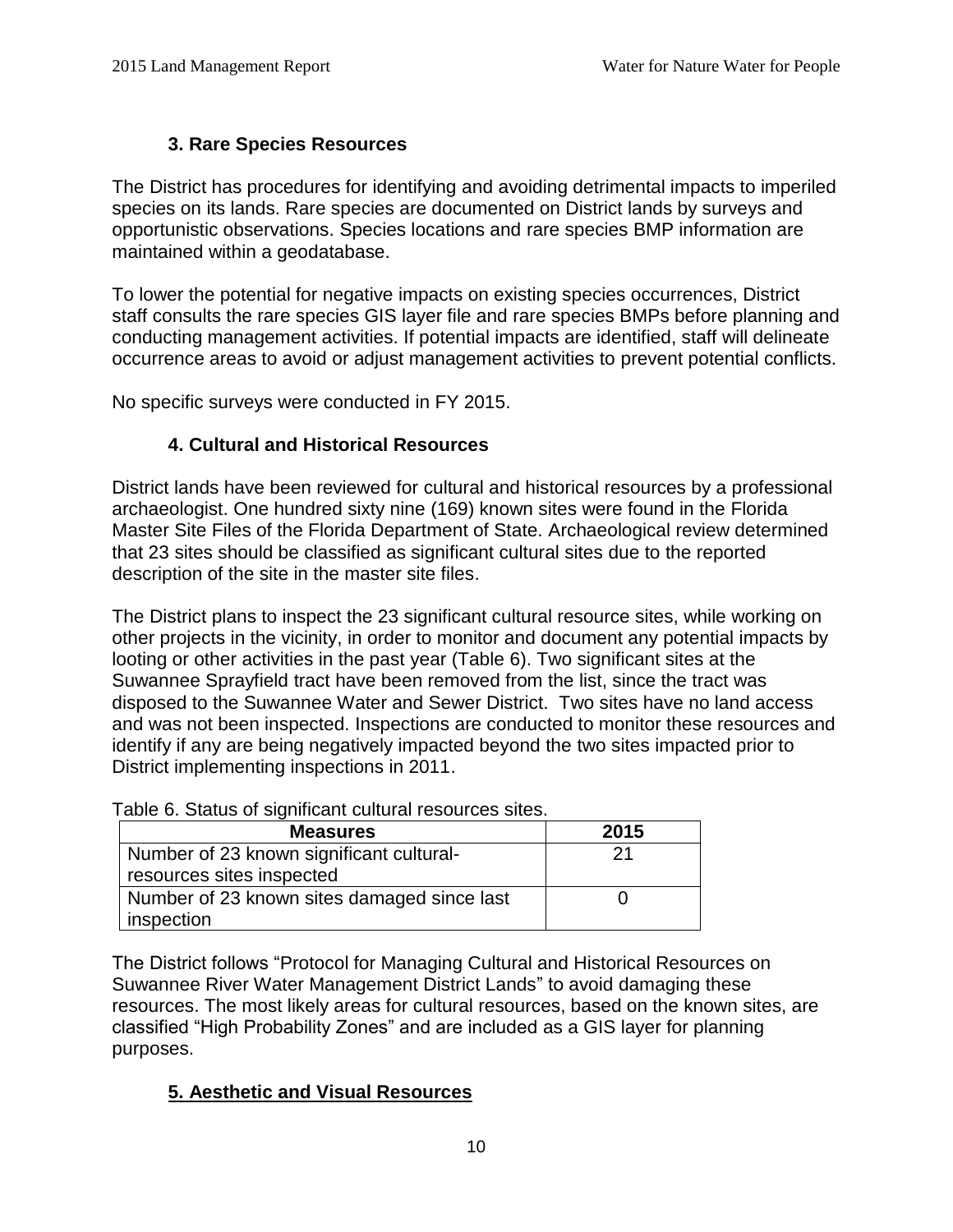The consideration of the visual or aesthetic resources while managing property is a key component of the land management program. Every aspect from signs and facilities design to managing contractors and the public has visual impacts.

Key management strategies are to review every activity implemented on the land and try to minimize short-term negative perceptions. Strategies included timing of the operation, minimizing debris or litter, utilizing timber that has been harvested, and in some cases, placing signs to explain the activity.

## **II. PUBLIC USE**

#### <span id="page-13-0"></span>**Goal – to provide opportunities for high quality, compatible resource-based recreation and education programs to meet the public's needs while protecting water resources.**

District lands provide many resource-based recreational opportunities. Of the 160,203 acres owned by the District, over 97% are open to the public for recreation. Planning for public uses and facilities takes into account the sensitivity of the site, the proximity of similar recreational opportunities, the time and financial requirements to provide the use, and public demand for the particular use. The District's Public Use Guide lists allowable recreational uses approved by the Governing Board by tract, including uses that require a Special Use Authorization (SUA).

## **Recreation Resources**

The District has developed facility standards that detail recreational facility, road and trail, sign and kiosk, and fence design, construction and maintenance procedures. These standards ensure that facilities provide a safe, aesthetically pleasing, outdoor environment for the public that can be effectively maintained (Table 7), and minimizes potential impacts to water resources. District staff inspects public-use facilities, and schedules maintenance required to ensure the longevity and continued safe use.

| <b>Facility</b>             | 2015 | 2014 |     | 2013   2012 | 2011 |
|-----------------------------|------|------|-----|-------------|------|
| # Trailheads                | 30   | 29   | 30  | 26          | 26   |
| # Docks & Boat Ramps        | 11   | 11   | 11  | 10          | 10   |
| # Hand & Canoe Launch Sites | 19   | 19   | 19  | 27          | 27   |
| # Picnic Areas              | 21   | 14   | 17  | 16          | 16   |
| # Interpretive Sites        | 10   | 10   | 11  | 9           | 9    |
| # Restrooms                 | 15   | 15   | 18  | 18          | 18   |
| # Miles Trails              | 237  | 226  | 242 | 203         | 190  |
| # Miles Driving Trails**    | 325  | 313  | 310 | 310         | 345  |

Table 7. Public-use facilities<sup>\*</sup>

\*Recreation facilities in GIS were reviewed and updated during the recreation guide upgrades on the web site. The review process allows staff to evaluate the facilities for changes or upgrades of use.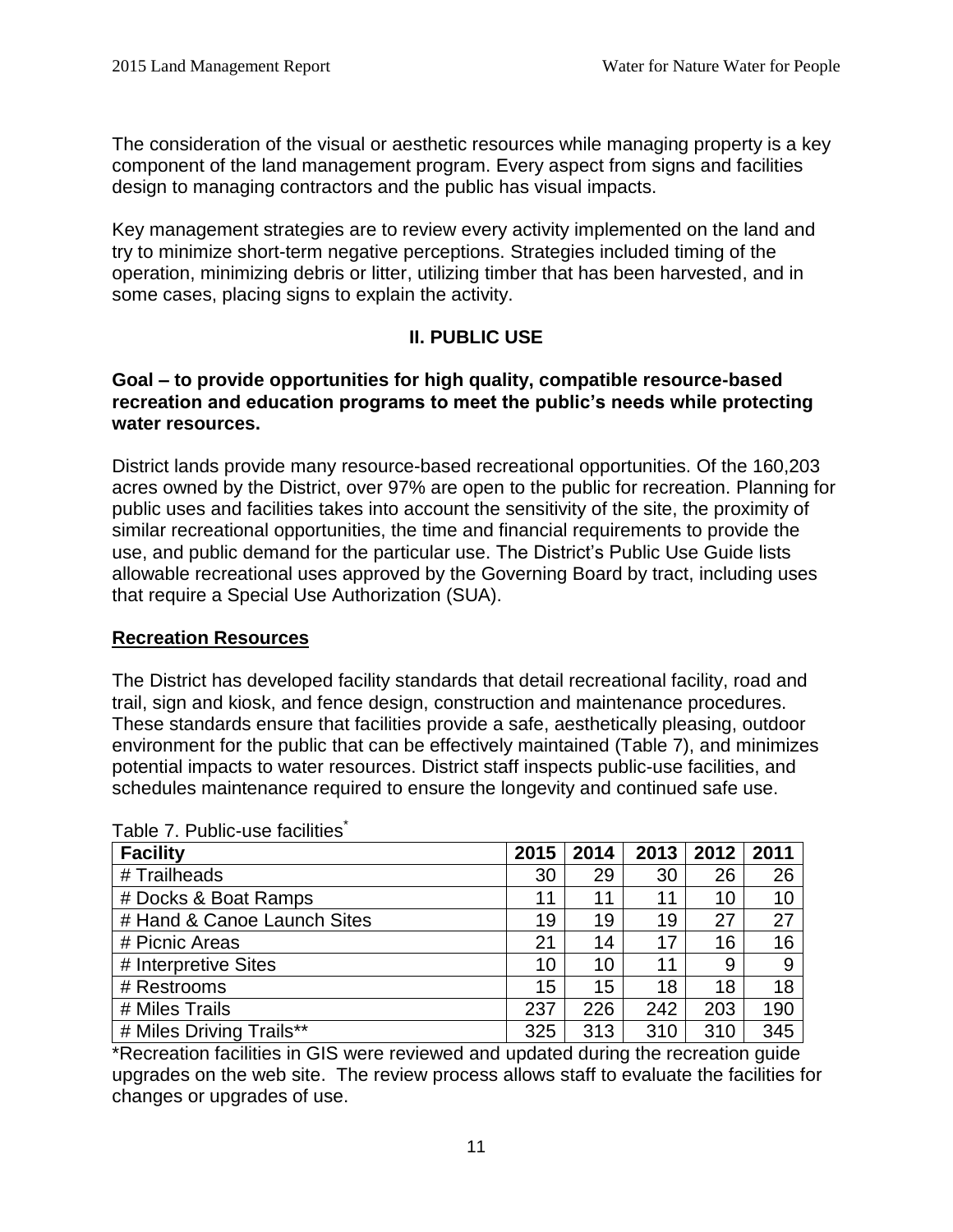\*\*Driving trails are drivable surfaces owned by the District or other entities that may or may not be maintain by the District.

#### *Recreation Maintenance*

- $\circ$  The Steinhatchee River tracts and Devil's Hammock tract were closed in August 2015 due to flooding and the issuance of special use authorizations for the 47 Bridge tract were suspended in September 2015.
- o The Mallory Swamp ATV trail planned reroute has been completed to utilize maintained roads and add an additional trail head near the McCall's Chapel Road entrance. Implementation will occur in FY 2016.
- $\circ$  Suwannee Bicycle Association continues to make minor adjustments to the bicycle trails in the White Springs area.
- o The Florida Trail Association continues to make reroutes. The trail was moved off Foley Timber & Land Property to various road county roads that brought the trail in from the north along of the Mt. Gilead Road (Madison County) thus removing the trail from the Natural Well Branch tract at the Fulford Bridge.
- *Special Use Authorizations*

Members of the public may apply for a Special Use Authorization (SUA) to engage in those recreational opportunities requiring special authorization as listed in the public use guide. Examples include ATV use, night-time access or persons with disabilities. An SUA may also be issued for opportunities not listed in the Public Use Guide; examples include research and data collection, placement of bee hives and nuisance hog removal.

An SUA serves as an agreement between the District and user; it details terms, conditions, liability protection and time frame of the proposed use. The District issues SUAs and reserves the right to refuse anyone an SUA if the proposed use threatens water resources, public safety or other natural resources on District lands.

| <b>Recreation</b> | <b>Temporary</b><br>Ingress and<br><b>Egress</b> | <b>Mallory</b><br>Swamp ATV<br>Trail | Non-<br><b>Recreational</b> | Goose<br><b>∣ Pasture</b><br>Camping | <b>Total</b> |
|-------------------|--------------------------------------------------|--------------------------------------|-----------------------------|--------------------------------------|--------------|
| 423               | 25                                               |                                      | 15                          | 99                                   | 573          |

Table 8. The number and types of Special Use Authorizations issued.

\*Non-Recreational SUAs issued during the fiscal year include research and data collection, competitions, hog removal and apiary leases.

#### *Hunting and Fishing*

The District's goal for public hunting is to provide high-quality hunting opportunities. The District meets annually with the Florida Fish and Wildlife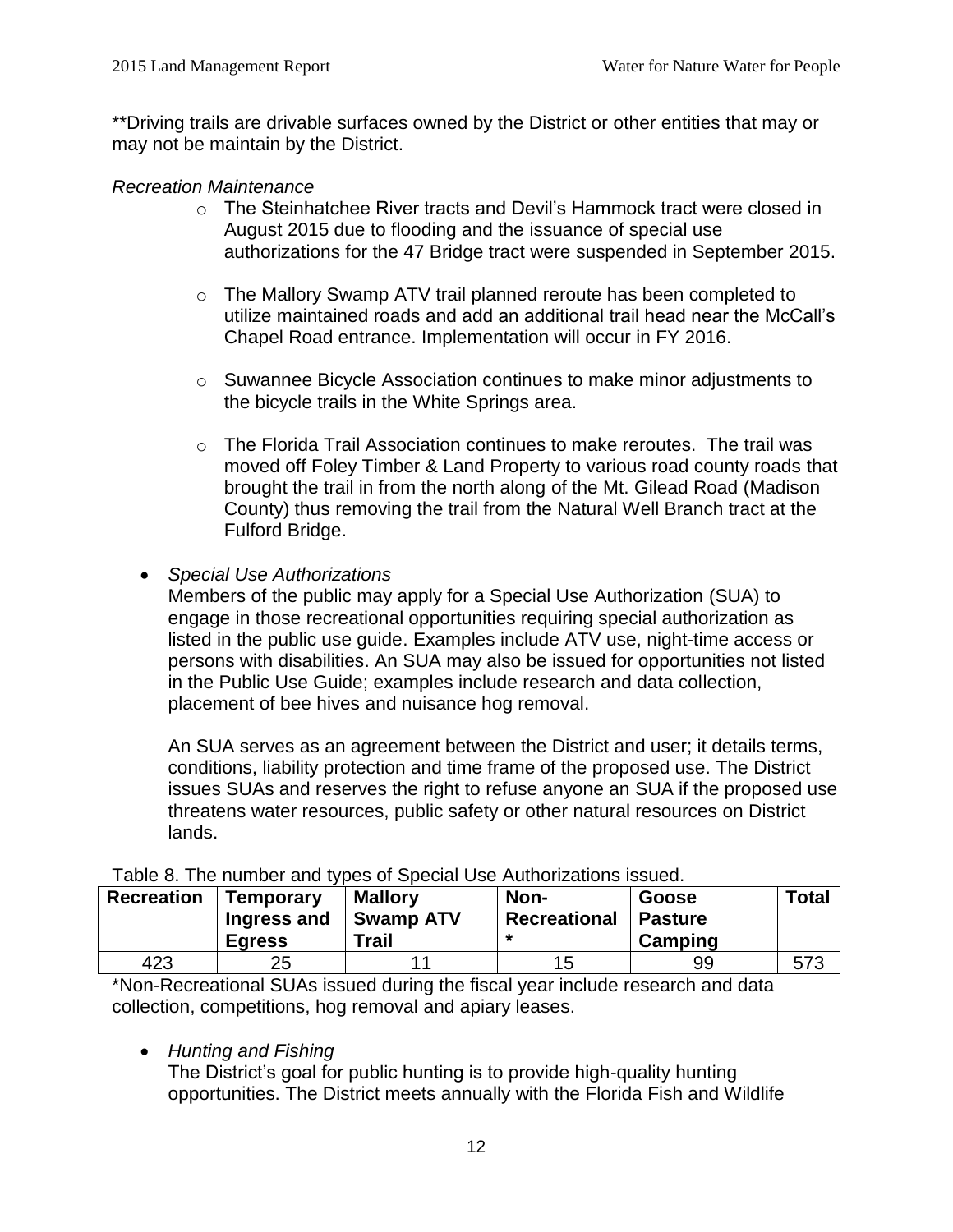Conservation Commission (FWC) to review opportunities for public hunting on District lands. Public hunting on District lands is offered through management agreements with FWC and the US Department of the Interior, Fish and Wildlife Service. Fishing is allowed on District tracts subject to FWC fishing regulations (Table 9).

|  | Table 9. Hunting and fishing access. |  |
|--|--------------------------------------|--|
|  |                                      |  |

|                            | 2015    | 2014    | 2013    | 2012    | 2011   |
|----------------------------|---------|---------|---------|---------|--------|
| # acres open to public     | 104,945 | 105,019 | 105,131 | 105,016 | 96,444 |
| hunting                    |         |         |         |         |        |
| # fishing access locations | 107     | 103     | 101     | 130     | 102    |

<span id="page-15-0"></span>In FY 2015 the acreage of available hunting lands was slightly reduced however the District is coordinating with FWC to open additional lands to hunting such as the 695 acre Withlacoochee Quail Farms Tract.

## **III. COMMUNICATIONS**

#### **Goal – to coordinate with public and private stakeholders in the management of District lands.**

The District encourages participation from outside agencies, organizations and private citizens when developing management plans for the lands under its stewardship. However, District lands and facilities and other communication opportunities likely provide greater visibility of land management activities to the general public. Public inquiries are addressed by visiting the District or contacting District staff by phone, mail, email, or the website.

 *District Land Management Plan* The DLMP articulates the Governing Board goals and objectives that guide the management of all fee lands held by the District. The Board approved the DLMP in April 2011.

No revisions were made to the DLMP in FY 2015.

*Land Management Review Team*

To ensure that the District is meeting its land management goals, the Excellence in Land Management Program (ELM) was established. This program quantifies the input of the Land Management Review Team (LMRT) to determine whether land management is meeting the objectives of the DLMP. Statutorily, the LMRT must evaluate:

1) Whether District lands are being managed for the purposes for which they were acquired, and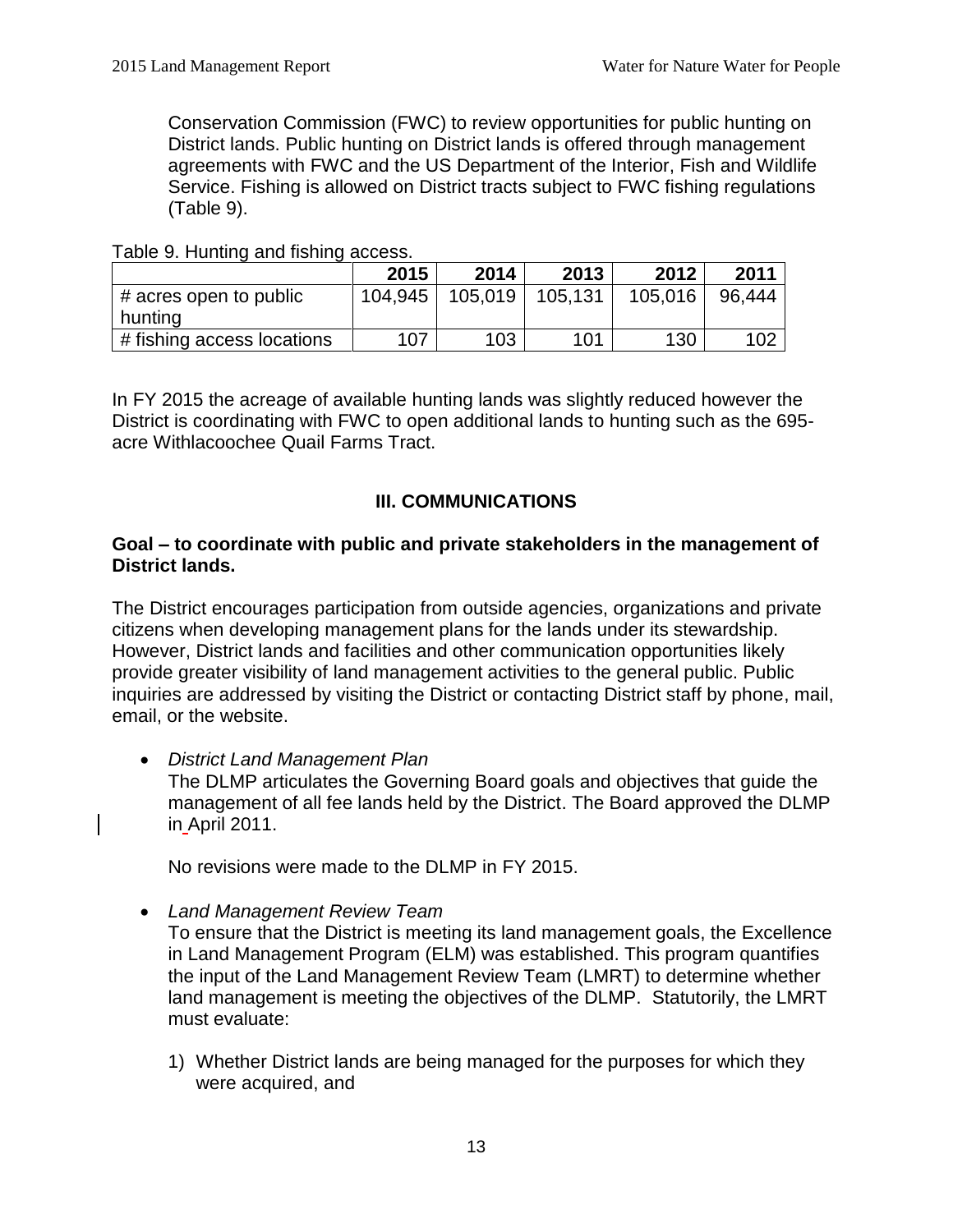2) If the management practices, including public access, are in compliance with the management plan.

District staff conducted a Land Management Review Team meeting and tour in FY 2015. The reviews focused on activities that were conducted in FY 2014. Areas of review included water resources, natural resource management, public use and facilities on representative areas. The LMRT was asked to score whether the District was achieving its objectives using the following scores:

- 0 not meeting objectives;
- 1 meeting objectives; and
- 2 exceeding objectives.

The review of District managed land was in the Aucilla, Econfina and Wacissa River basins. This area encompasses 24,190 acres of fee lands and 11,962 acres of Conservation Easement lands. This inspection was held on April 22, 2015.

Nine objectives of the DLMP were scored during the inspection ranging from a low score of 1.28 for rare species resources to a high score of 1.86 for public use. Water resource objectives were scored 1.47. The overall average score was 1.53 signifying that the management activities were both meeting and exceeding the Governing Board's objectives. The overall average score of 1.53 was slightly higher than last year's LMRT.

The scores for "managed for purposes acquired" were higher (1.85 compared to 1.65) than last year. The score for "in accordance with Management Plan" was also slightly higher (1.68 compared to 1.58) than last year. Questions and responses to the statutory component of this review are summarized in Table 10.

| <b>Question 1</b><br># of<br>Responses        | Are District lands being managed in a manner consistent with<br>the purpose for which they were acquired, including public<br>access? |
|-----------------------------------------------|---------------------------------------------------------------------------------------------------------------------------------------|
|                                               | SRWMD is not in compliance.                                                                                                           |
| 4                                             | SRWMD compliance is adequate and acceptable.                                                                                          |
| 16                                            | SRWMD exceeds compliance regularly.                                                                                                   |
|                                               |                                                                                                                                       |
| <b>Question 2</b><br># of<br><b>Responses</b> | Does SRWMD land management implement the goals identified<br>in the District Land Management Plan?                                    |
| 0                                             | SRWMD is not in compliance.                                                                                                           |
| 8                                             | SRWMD compliance is adequate and acceptable.                                                                                          |
| 12                                            | SRWMD exceeds compliance regularly.                                                                                                   |

Table 10. Questionnaire responses from the District's LMRT meeting.

*Communication Initiatives*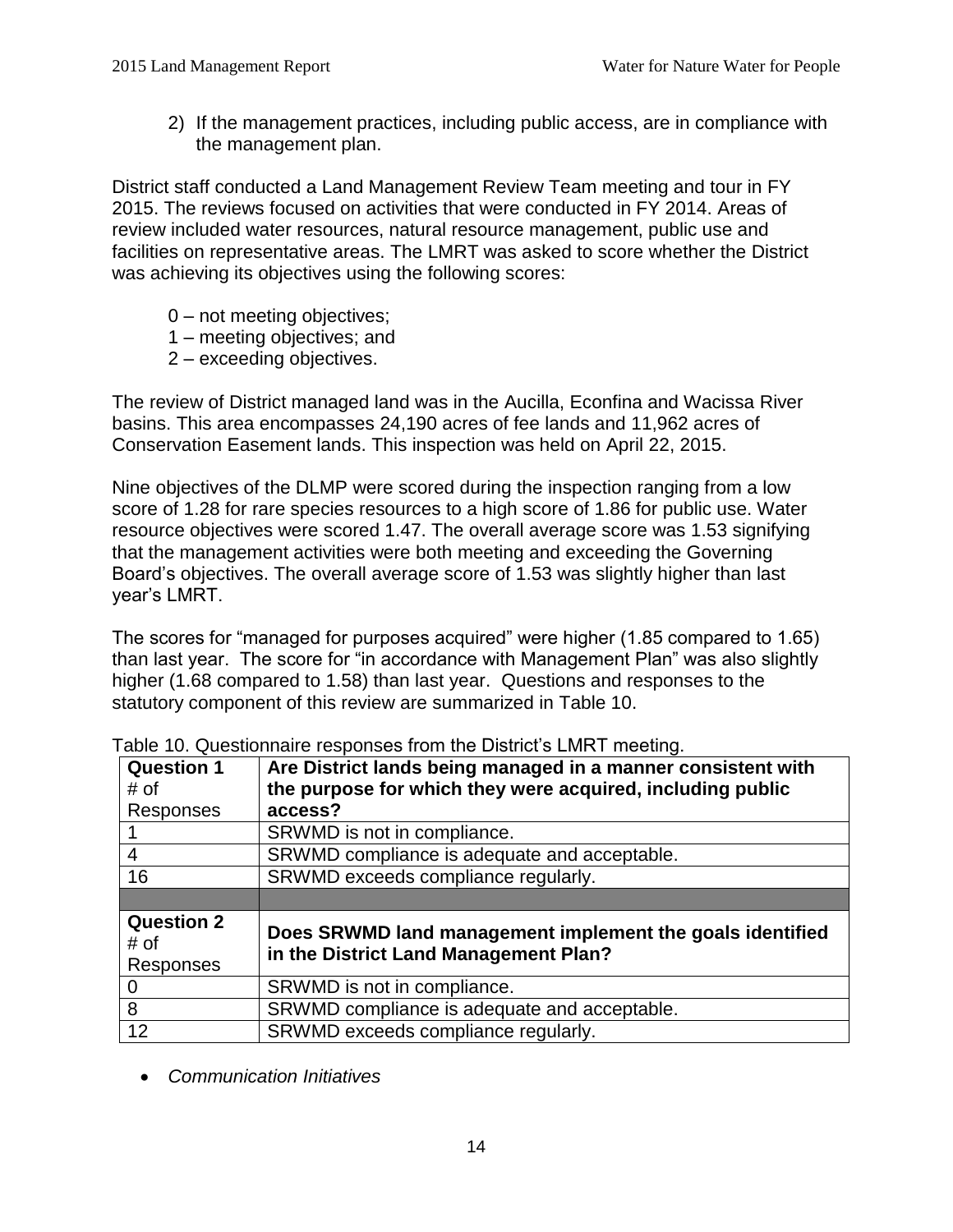- o The District "Recreation Guide" revision and update was completed in the summer 2015. The web site has both static and dynamic maps.
- o Land Management staff provides images and text for District's social media outreach efforts including Facebook and Twitter.
- o Staff is using the "Important Notices" feature on the District web page to provide information to the public regarding flooding and tract closures, and management activities that may affect public use.
- o Staff has begun to update and revise kiosk panels on District lands to be transparent with the recreation guide on the web.

 *Regional Resource Group Participation* District staff participates in regional groups in order to understand issues that affect District lands and their management, and also to provide input to other managers of recreation and natural resources regarding water resource issues.

- o North Florida Prescribed Fire Council
- o San Pedro Bay Landowners Association
- o FWC Invasive Plant Management Section's Weed Control Project
- o USFS/Florida Trail Association Florida National Scenic Trail
- o Suwannee Bicycle Association
- o UF Conserved Forest Ecosystem: Outreach and Research Cooperative
- o FWC Wildlife Management Areas and Management Plan
- o Fire Adapted Communities, Baker County

## **IV. FISCAL RESPONSIBILITY**

#### <span id="page-17-0"></span>**Goal – to protect resources and manage District lands in an efficient manner within the District's annual budget.**

District staff minimizes the costs associated with land management by contracting with the private sector, partnering with other land management agencies and organizations, and submitting proposals for land management grant funding.

*Facility Construction and Maintenance* 

In FY 2014 the District reduced road coverage, revised management practices and added a progressive review and approval process for general road maintenance. The culmination of this effort was a new general road maintenance plan that centers on a three year rotation for all roads deemed necessary for public access. Road maintenance completed in FY 2015 is the first year of the three year rotation. The District completed approximately 96.4 miles of general road maintenance at Mallory Swamp, Steinhatchee Springs, Steinhatchee Falls, Mt. Gilead, Little River, Cabbage Grove, Goose Pasture, and Jones Mill Creek tracts.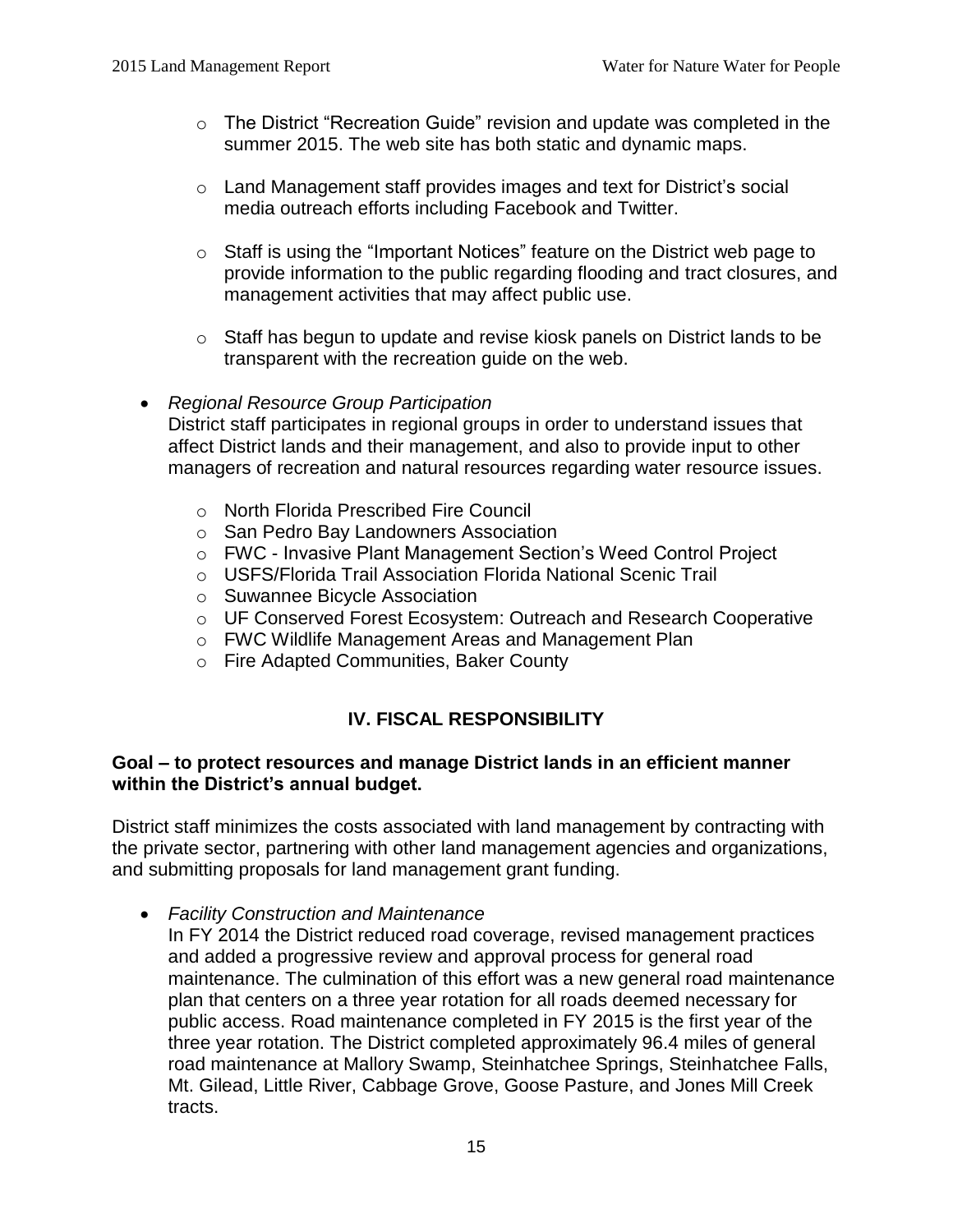#### *Boundary Line Marking and Painting*

The District has a five year rotation plan to mark and paint District land boundaries. The District has approximately 1,000 miles of boundary lines. One hundred forty-two (142) miles was marked or painted.

#### *Cooperative Management Agreements*

The District enters into cooperative management agreements and/or leases with government agencies to reduce the cost of management to the District (Table 11), while providing similar management and protection and public access.

|  | Table 11 Agencies managing District lands. |  |
|--|--------------------------------------------|--|
|  |                                            |  |

| <b>Managing Agency</b>                                             | Tracts         | <b>Acres</b> |  |  |  |
|--------------------------------------------------------------------|----------------|--------------|--|--|--|
| <b>No Cost Management Agreements</b>                               |                |              |  |  |  |
| Alachua County                                                     |                | 120          |  |  |  |
| <b>Columbia County</b>                                             | $\overline{2}$ | 139          |  |  |  |
| Department of Environmental                                        |                |              |  |  |  |
| Protection                                                         | 9              | 1,980        |  |  |  |
| <b>Florida Fish and Wildlife</b><br><b>Conservation Commission</b> | 2              | 869          |  |  |  |
| <b>Gilchrist County</b>                                            | 1              | 507          |  |  |  |
| <b>Hamilton County</b>                                             | 3              | 16           |  |  |  |
| Jefferson County                                                   | 1              | 22           |  |  |  |
| Levy County                                                        | 1              | 4,214        |  |  |  |
| University of Florida                                              | $\overline{2}$ | 738          |  |  |  |
| <b>US Fish and Wildlife Service</b>                                | 4              | 1,655        |  |  |  |
| No Cost Management Total Acres:                                    |                | 10,260       |  |  |  |
| <b>Shared Revenue Agreements</b>                                   |                |              |  |  |  |
| <b>Florida Forest Service</b>                                      | 13             | 12,963       |  |  |  |
| <b>Shared Revenue Total Acres</b>                                  |                | 12,963       |  |  |  |
| <b>Total All</b>                                                   |                | 23,223       |  |  |  |

The Twin Rivers State Forest is managed by the Florida Forest Service (FFS). In FY 2015, there were state expenses of \$133,471, which were reimbursed by the District, and there were no private contracts.

The District has a Cooperative Management Agreement with FFS for lands not under lease at Twin Rivers. This agreement is used primarily to allow FFS to manage and conduct fire-line installation and prescribe fires on District lands. This agreement reduces District costs since the FFS rate for prescribed burning is less than the District's private contractor's rates. During FY 2015, 304 acres were burned under this agreement. Approximately \$3,344 was saved by utilizing FFS for these services.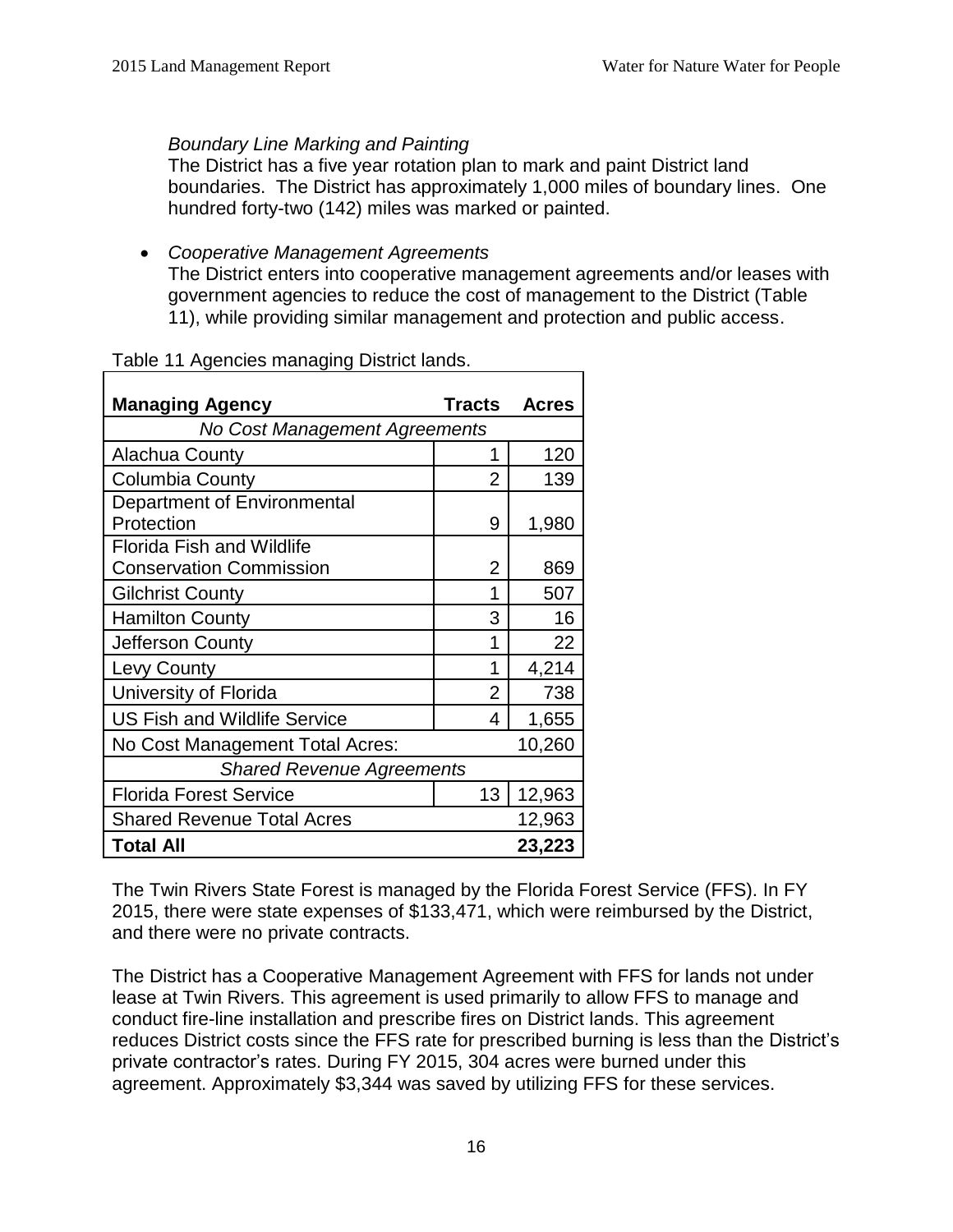Public hunting is provided on 104,945 acres of District-owned lands in cooperation with FWC and USFWS. These agencies manage hunting dates and limits and provide law enforcement at no cost to the District. No fees for hunting are charged by the District.

The District has agreements with private and public entities to provide trail maintenance for 70% of the bike, horse and multi-use trails on District lands. These trails are maintained at no cost to the District and available for use by the general public.

*Grant Applications and Awards*

The District pursues grants to help reduce the cost of natural community management, Table 12:

- o The Wild Turkey Cost-Share Program Grant, administered by FWC and National Wild Turkey Federation, for the 5-year Little River tract upland restoration is in its second year. One hundred six (106) acres were herbicide to limit hardwood sprouting and prepare for longleaf pine reforestation. Three hundred nineteen (319) acres were prescribed burned successfully in FY 2015. Burn results were improved as a result of the reduced mesic oak component from phase 1. Total maximum grant funds requested for reimbursement of expenses from the program were \$94,500.
- $\circ$  The District was awarded \$20,000 by a joint National Wild Turkey Federation and Florida Fish and Wildlife Conservation Commission Cost-Share Program. This grant is intended to help fund FY 2016 aerial burning operations on approximately 3,000 acres on the Mallory Swamp WMA
- $\circ$  The Florida Fish and Wildlife Conservation Commission Invasive Plant Management Section paid contractors approximately \$20,000 to treat 64 acres of invasive plant infestations on the District owned Falmouth Spring and Branford Bend tracts.
- *Revenues and Expenditures*

The District has opportunities to generate revenues while implementing its natural resource management activities. Timber sales generate the vast majority of revenue from land management activities, Table 12.

In FY 2015, the District sold an estimated 50,000 tons of pine timber in 7 sales on 1,071 acres. These sales were thinnings of pine plantations and a salvage operation due to wildfire. Total gross revenues are estimated (since all sales have not been completed as of October 1, 2015) to be \$1,023,000.

Expenditures in the land management program are divided into categories for budgeting as follows, Table 13:

o Natural Resource Management – includes water resource projects, reforestation, timber sales, and protected species management.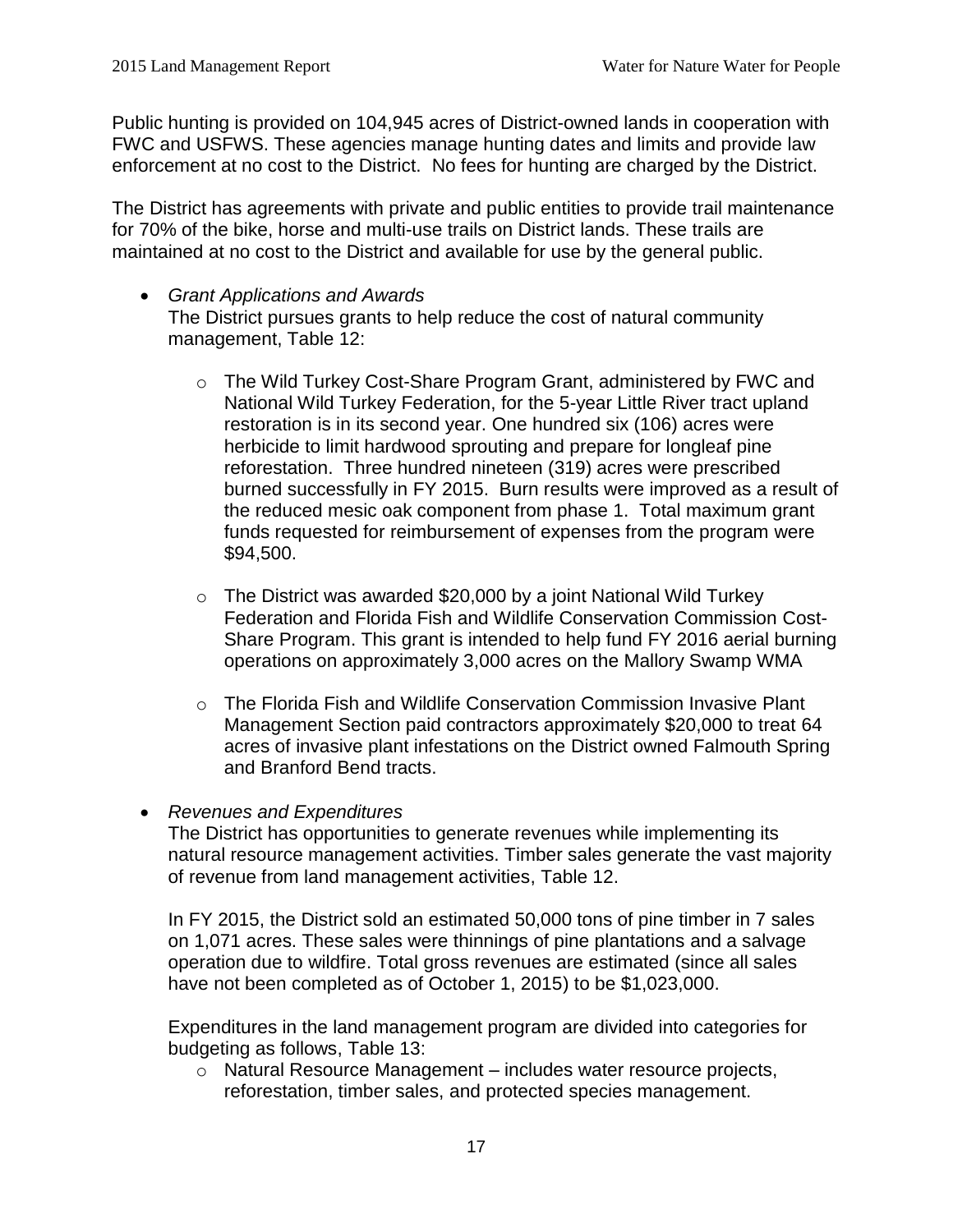- $\circ$  Invasive Plant Management Includes the costs associated with invasive plant treatments including hiring private contractors and staff time/field supplies needed to conduct in-house treatments.
- $\circ$  Prescribed Fire includes FFS and private contractor costs for prescribed burning and fire-line establishment and maintenance.
- o Public Use includes expenses for maintaining site-based and dispersed recreation activities, developing new sites, signs, maps, brochures, and sanitation.
- $\circ$  Facility Management includes costs for maintaining roads, hydrologic structures, boundaries and gates.
- o Administration and Planning includes expenses for planning, GIS, training, real-estate activities, management plans and reviews, interagency coordination and Payment in Lieu of Taxes.

Table 12. Land resources revenues.

| <b>Category</b>                            | FY 2015     |
|--------------------------------------------|-------------|
| Timber                                     | \$637,763   |
| <b>Land Use</b>                            | \$250       |
| <b>FWC</b>                                 | \$5,100     |
| <b>State Appropriation</b><br>(Operations) | \$454,065   |
| <b>General Fund/Reserves.</b>              | \$393,111   |
| Total                                      | \$1,490,289 |

Table 13. Land resources expenditures.

| Category                     | FY 2015     |  |
|------------------------------|-------------|--|
| Natural Resource Mgt.        | \$179,453   |  |
| Exotic Invasive Mgt.         | \$25,607    |  |
| <b>Prescribed Fire</b>       | \$317,071   |  |
| <b>Public Use</b>            | \$225,763   |  |
| Facility Mgt.                | \$214,998   |  |
| Administration and Planning* | \$527,397   |  |
| Total                        | \$1,490,289 |  |

\*Includes Payments in Lieu of Taxes, inspecting and reporting on Conservation Easements on 126,482 acres, and non-native invasive plant control monitoring

*Payments in Lieu of Taxes* 

When the District purchases lands in fee simple (all ownership rights), the lands are taken off the county ad valorem tax roll. The Legislature established a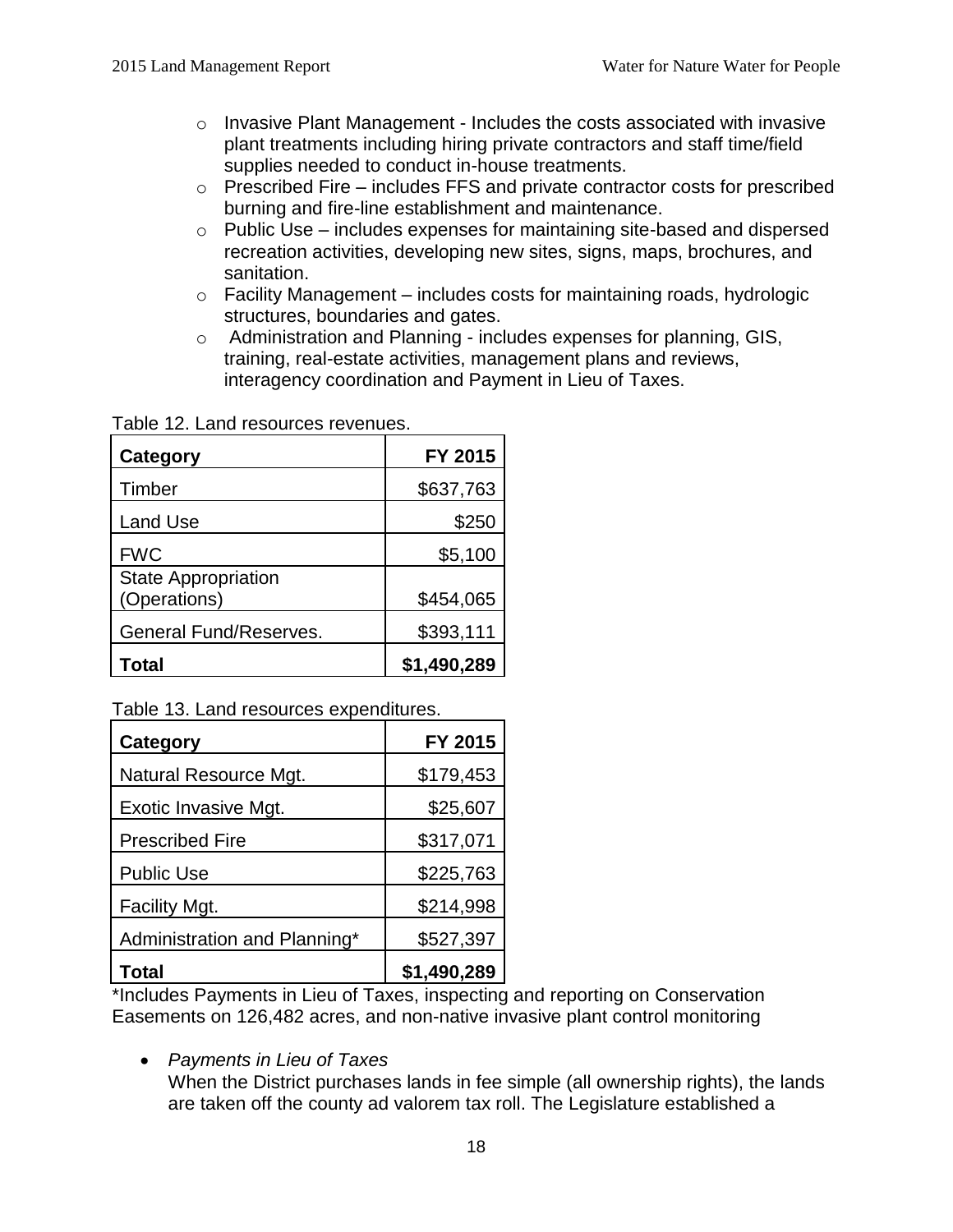payment in lieu of taxes program in 1992 to reimburse local governments for the loss of revenue. To qualify for this program, the county must have a population of less than 150,000. Payments were made to counties in the amount of \$311,971.

*Surplus Lands*

Disposing of lands that are not needed for water-resource protection allows the District to redirect these funds to higher value, water-resource lands.

| <b>Closing Date</b>                    | rapio + 1. Carpiao iariao cola or convoyoa.<br><b>Tract</b> | <b>County</b> | <b>Transaction</b>          | <b>Acres</b> | <b>Price</b> |
|----------------------------------------|-------------------------------------------------------------|---------------|-----------------------------|--------------|--------------|
| 10/31/2014                             | Cuba Bay                                                    | Madison       | Exchange - Out              | 22           | \$34,650     |
| 10/31/2014                             | <b>Chitty Bend</b><br>West                                  | Madison       | Exchange - Out              | 121          | \$254,100    |
| 10/31/2014                             | <b>Chitty Bend</b><br>East                                  | Hamilton      | Exchange - Out              | 20           | \$48,000     |
| 10/31/2014                             | Jennings Bluff                                              | Hamilton      | Exchange - Out              | 23.35        | \$56,971     |
| 10/31/2014                             | <b>Hunter Creek</b><br>Parcel 1                             | Hamilton      | Exchange - Out              | 36           | \$56,110     |
| 10/31/2014                             | <b>Hunter Creek</b><br>Parcel 2                             | Hamilton      | Exchange - Out              | 60           | \$90,000     |
| 10/31/2014                             | <b>Hunter Creek</b><br>Parcel 3                             | Hamilton      | Exchange - Out              | 23           | \$36,800     |
| 10/31/2014                             | <b>Blue Sink West</b>                                       | Suwanne<br>e  | Exchange - Out              | 39           | \$92,200     |
| 11/18/2014                             | Lake City<br>Wellfield                                      | Columbia      | Conveyed to<br>Municipality | 16.25        | \$0          |
| 11/26/2014                             | Perry<br>Sprayfield                                         | Taylor        | Conveyed to<br>Municipality | 248.5        | \$0          |
| 6/23/2015                              | <b>Holly Point</b><br>Lot 23                                | Hamilton      | Exchange - Out              | 0.86         | \$15,000     |
|                                        |                                                             |               |                             |              |              |
| <b>Conveyed or</b><br><b>Exchanged</b> |                                                             |               |                             | 610          | 0            |
| <b>Total Sold</b>                      |                                                             |               |                             | 0            | \$0          |

Table 14. Surplus lands sold or conveyed.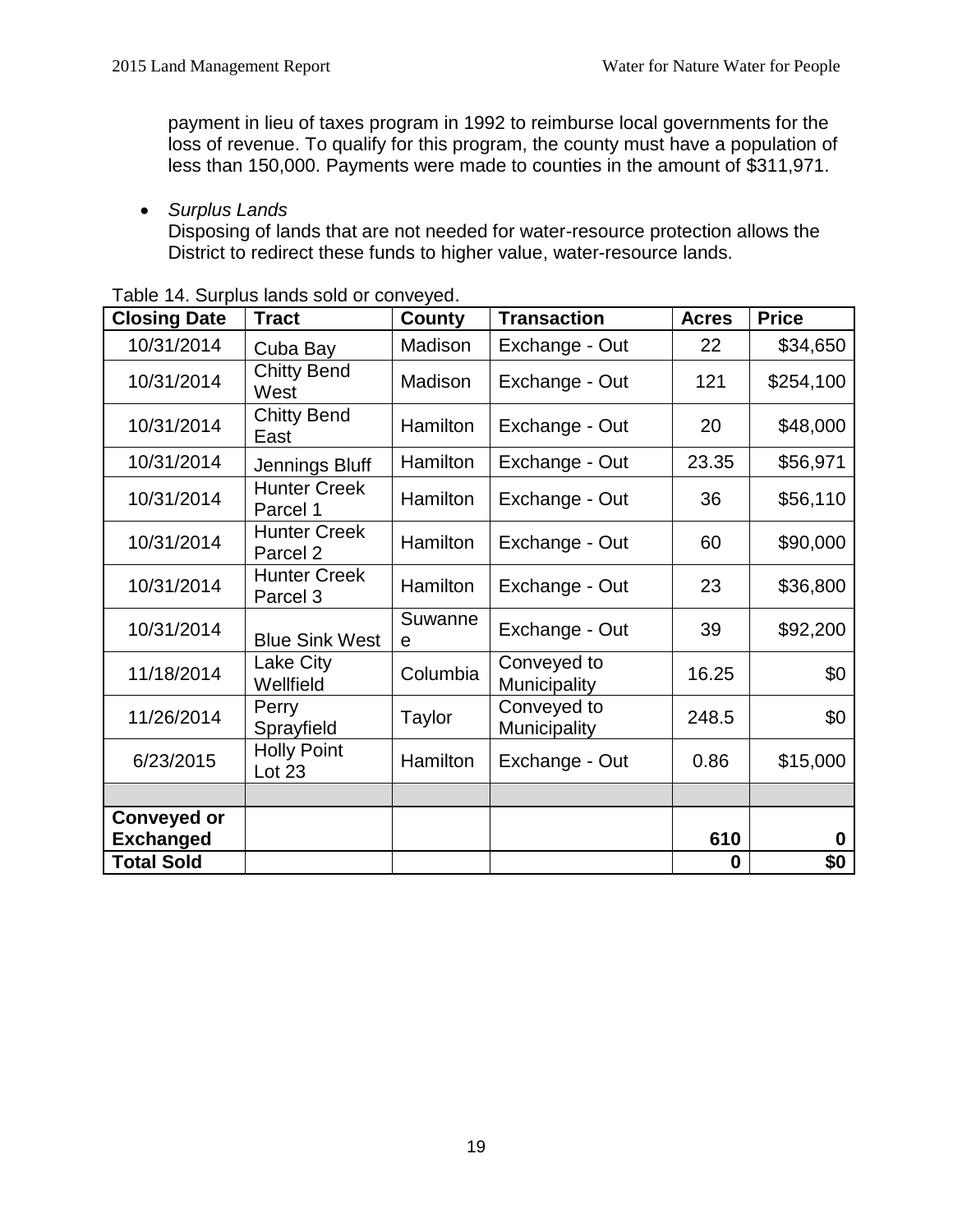This page is intentionally left blank.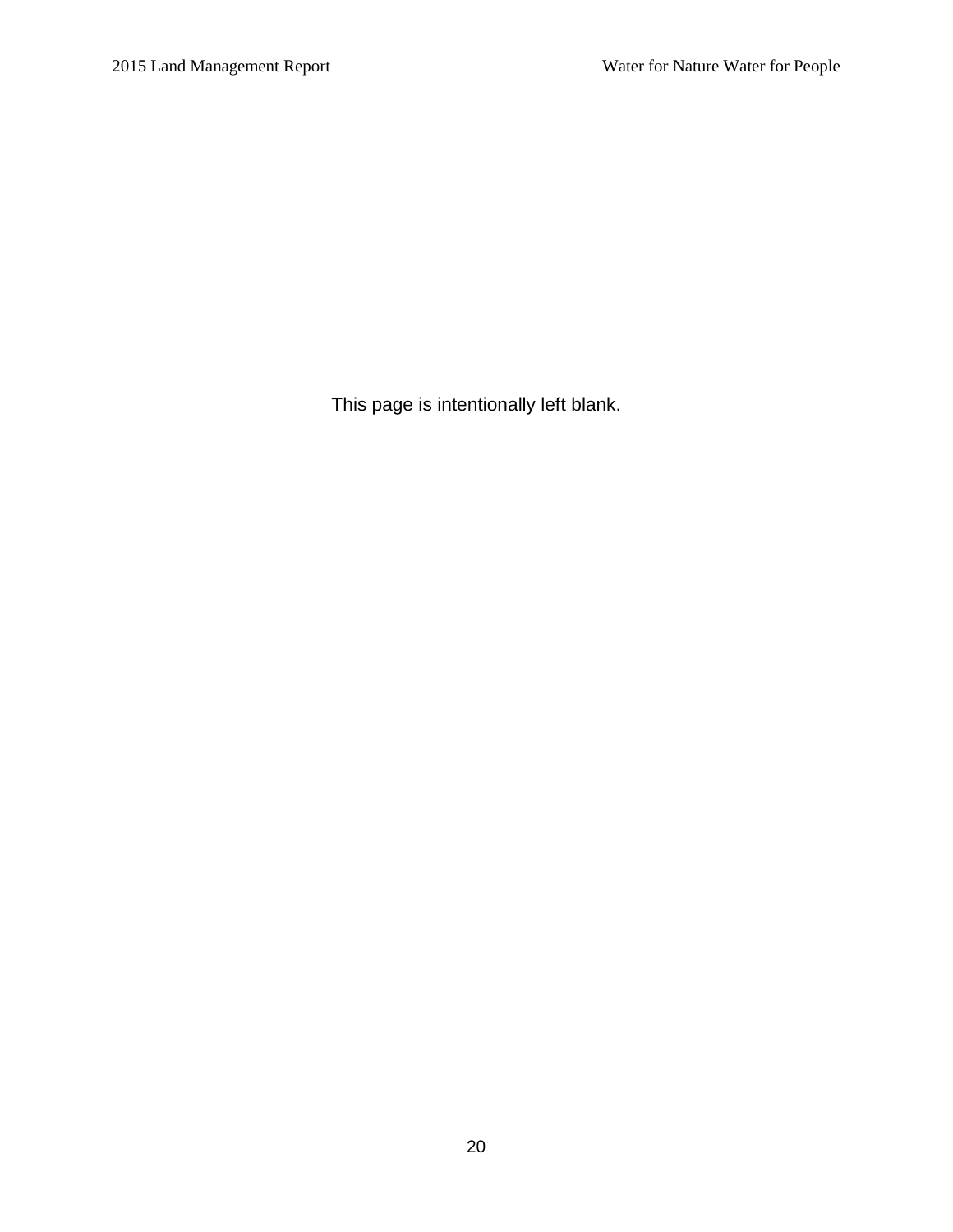# **APPENDIX A**

# **SRWMD STATUTORY SUMMARY**

Checked November 17, 2015

#### **Land Acquisition and Management**

<span id="page-23-1"></span><span id="page-23-0"></span>Ch. 373.139(2) Acquisition of real property.

- "Flood control
- Water storage
- Water management
- Conservation and protection of water resources
- Aquifer recharge
- Water resource and water supply development
- Preservation of wetlands, streams and lakes."
- Ch. 373.1391 Management of real property.
- (1a) "Managed and maintained, to the extent practicable, in such a way as to ensure a balance between public access, general public recreational purposes, and the restoration of their natural state and condition. Except when prohibited by a covenant or condition in s. 373.056(2), lands owned, managed, and controlled by the district may be used for multiple purposes including, but not limited to, agriculture, silviculture, and water supply, as well as boating and other recreational uses."
- (b) "Whenever practicable, such lands shall be open to the general public for recreational uses. General public recreational purposes shall include, but not be limited to, fishing, hunting, horseback riding, swimming, camping, hiking, canoeing, boating, diving, birding, sailing, jogging, and other related outdoor activities to the maximum extent possible considering the environmental sensitivity and suitability of those lands. These public lands shall be evaluated for their resource value for the purpose of establishing which parcels, in whole or in part, annually or seasonally, would be conducive to general public recreational purposes. Such findings shall be included in management plans which are developed for such public lands."
- (5) "The following additional uses of lands acquired pursuant to the Florida Forever program and other state-funded land purchase program shall be authorized, upon a finding by the governing board, if they meet the criteria specified in  $(a) - (e)$ : water resource development projects, water supply development projects, stormwater management projects, linear facilities, and sustainable agriculture and forestry. Such additional uses are authorized where:
	- (a) Not inconsistent with the management plan for such lands;
	- (b) Compatible with the ecosystem and resource values of such lands;
	- (c) The proposed use is appropriately located on such lands and where due consideration is given to the use of other available lands;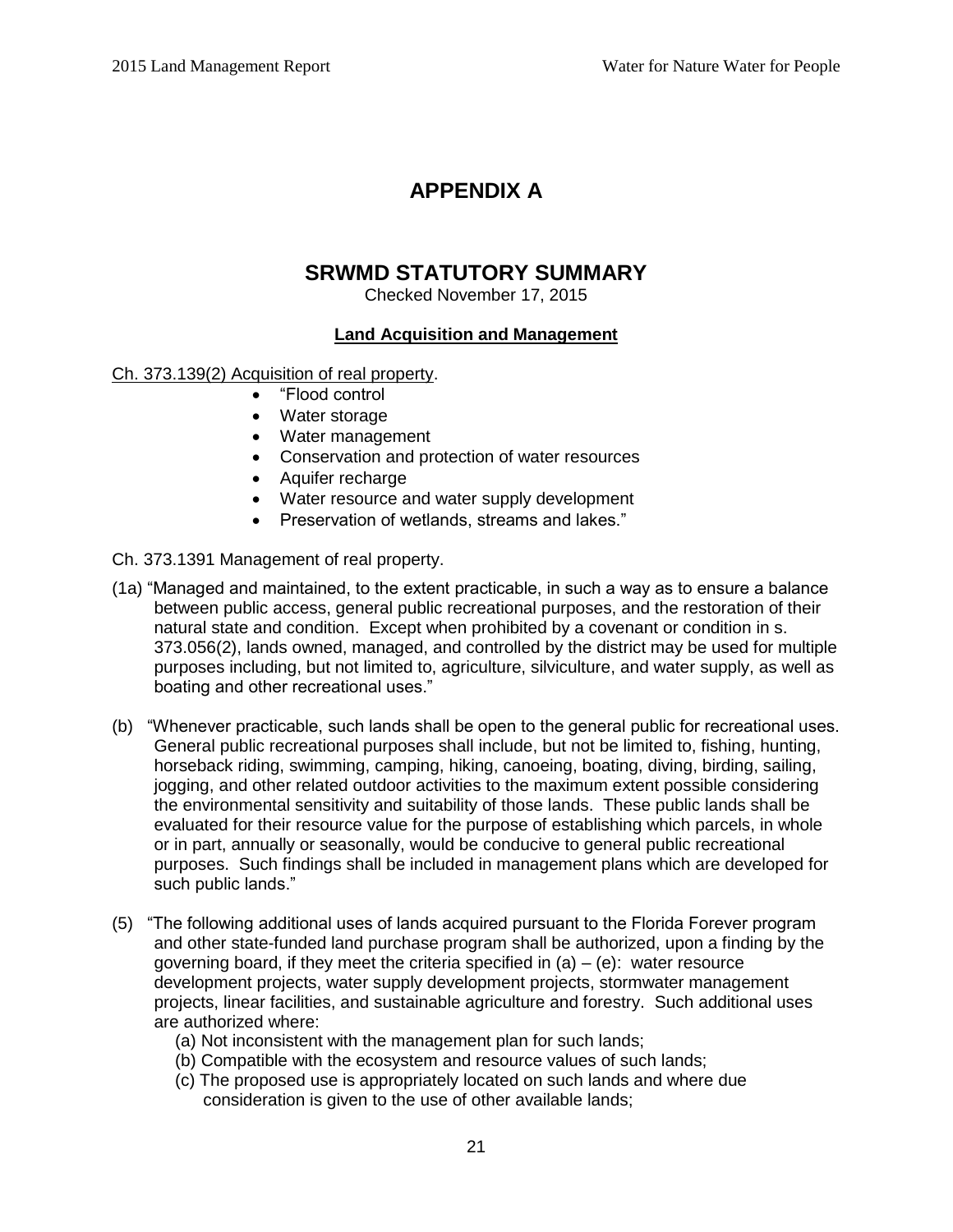- (d) The using entity reasonably compensates the titleholder for such use based upon an appropriate measure of value; and
- (e) The use is consistent with the public interest."

373.591 Management review teams.

(1) To determine whether conservation, preservation, and recreation lands titled in the names of the water management districts are being managed for the purposes for which they were acquired and in accordance with land management objectives, the water management districts shall establish land management review teams to conduct periodic management reviews. The land management review teams shall be composed of the following members:

- (a) One individual from the county or local community in which the parcel is located.
- (b) One employee of the water management district.
- (c) A private land manager mutually agreeable to the governmental agency representatives.
- (d) A member of the local soil and water conservation district board of supervisors.
- (e) One individual from the Fish and Wildlife Conservation Commission.
- (f) One individual from the Department of Environmental Protection.
- (g) One individual representing a conservation organization.
- (h) One individual from the Department of Agriculture and Consumer Services' Florida Forest Service.

(2) The management review team shall use the criteria provided in s. 259.036 in conducting its reviews.

(3) In determining which lands shall be reviewed in any given year, the water management district may prioritize the properties to be reviewed.

(4) If the land management review team finds that the lands reviewed are not being managed in accordance with their management plan, prepared in a manner and form prescribed by the governing board of the district and otherwise meeting the timber resource management requirements of s. 253.036, the land managing agency shall provide a written explanation to the management review team.

(5) Each water management district shall, by October 1 of each year, provide its governing board with a report indicating which properties have been reviewed and the review team's findings.

Ch. 259.036 Management review teams.

(3) "In conducting a review, the land management review team shall evaluate the extent to which the existing management plan provides sufficient protection to threatened or endangered species, unique or important natural or physical features, geologic or hydrologic functions or archaeological features. The review shall also evaluate the extent to which the land is being managed for the purposes for which it was acquired and the degree to which actual management practices, including public access, are in compliance with the adopted management plan."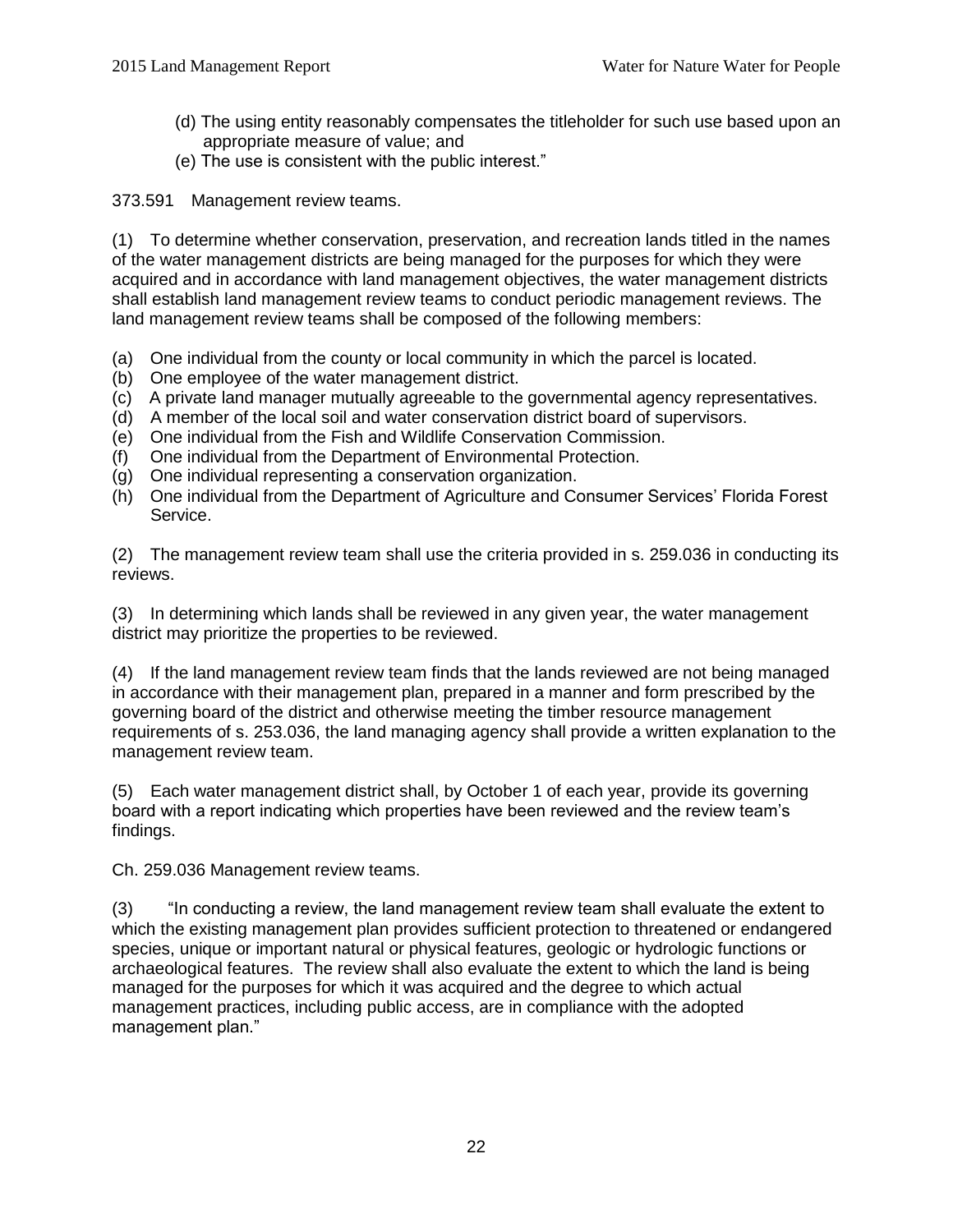#### Ch. 253.036 Forest management.

"All land management plans described in s.253.034(5) which are prepared for parcels larger than 1,000 acres shall contain an analysis of the multiple-use potential of the parcel, which analysis shall include the potential of the parcel to generate revenues to enhance the management of the parcel. The lead agency shall prepare the analysis, which shall contain a component or section prepared by a qualified forester which assesses the feasibility of managing timber resources on the parcel for resource conservation and revenue generation purposes through a stewardship ethic that embraces sustainable forest management practices if the lead management agency determines that the timber resource management is not in conflict with the primary management objectives of the parcel."…."All additional revenues generated through multiple-use management or compatible secondary use management shall be returned to the lead agency responsible for such management and shall be used to pay for management activities on all conservation, preservation and recreation lands under the agency's jurisdiction. In addition, such revenue shall be segregated in an agency trust fund and shall remain available to the agency in subsequent fiscal years to support land management appropriations."